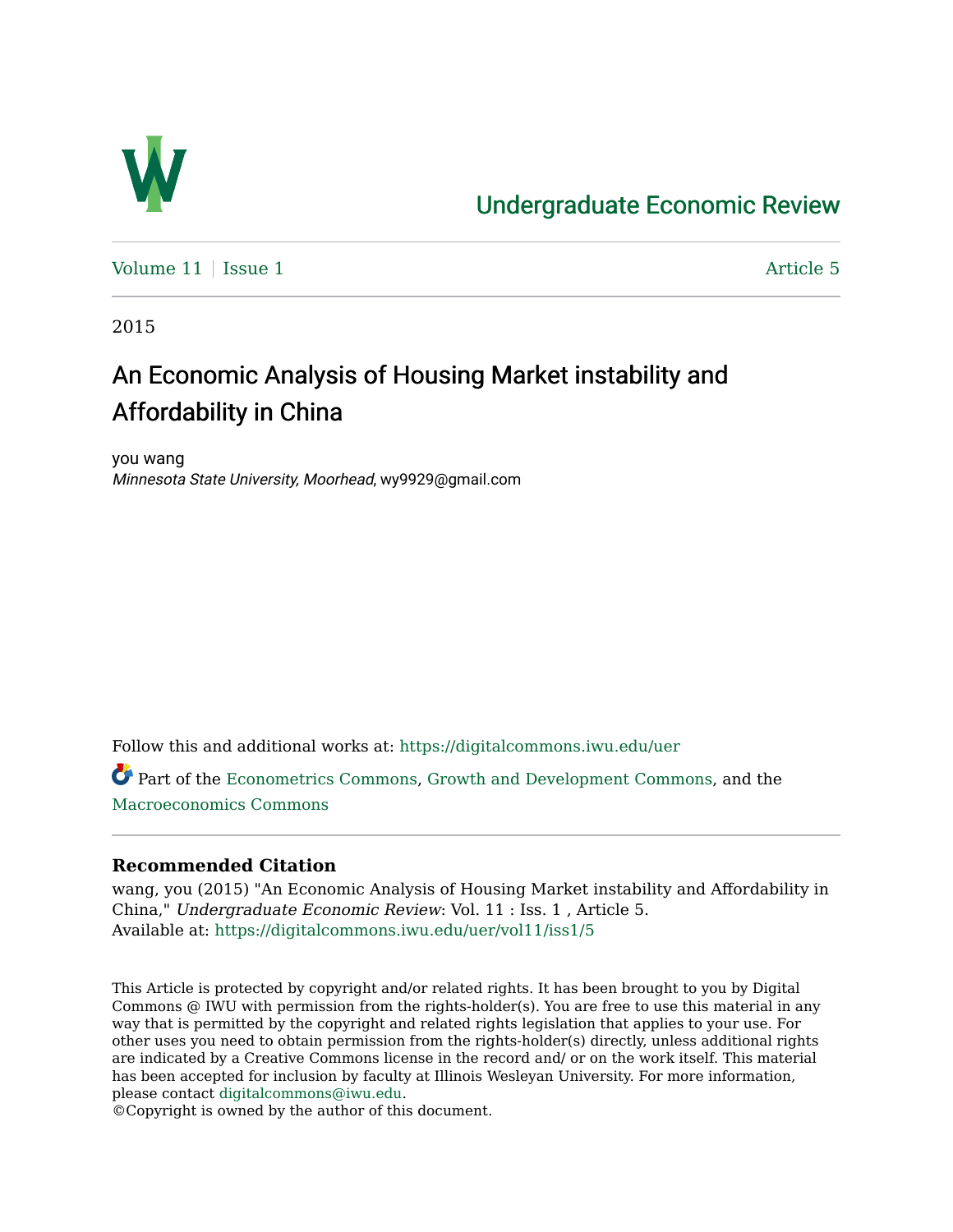# An Economic Analysis of Housing Market instability and Affordability in China

#### **Abstract**

Applying an intertemporal optimization model proposed by Aizenman and Marion (1991), this research quantifies instability in the Chinese housing market. Although the Chinese government established numerous real estate policies to ensure the stability of the housing market, the regression analyses indicate that housing policies had no significant impact on the stabilization of the Chinese housing market. Alternatively, macroeconomic factors are identified as significant explanatory variables to the instability of housing prices. In addition, this research computes the median multiple for major cities in China and provides an alternative means of investigating the abnormal housing price situation in China.

#### Keywords

China, Housing market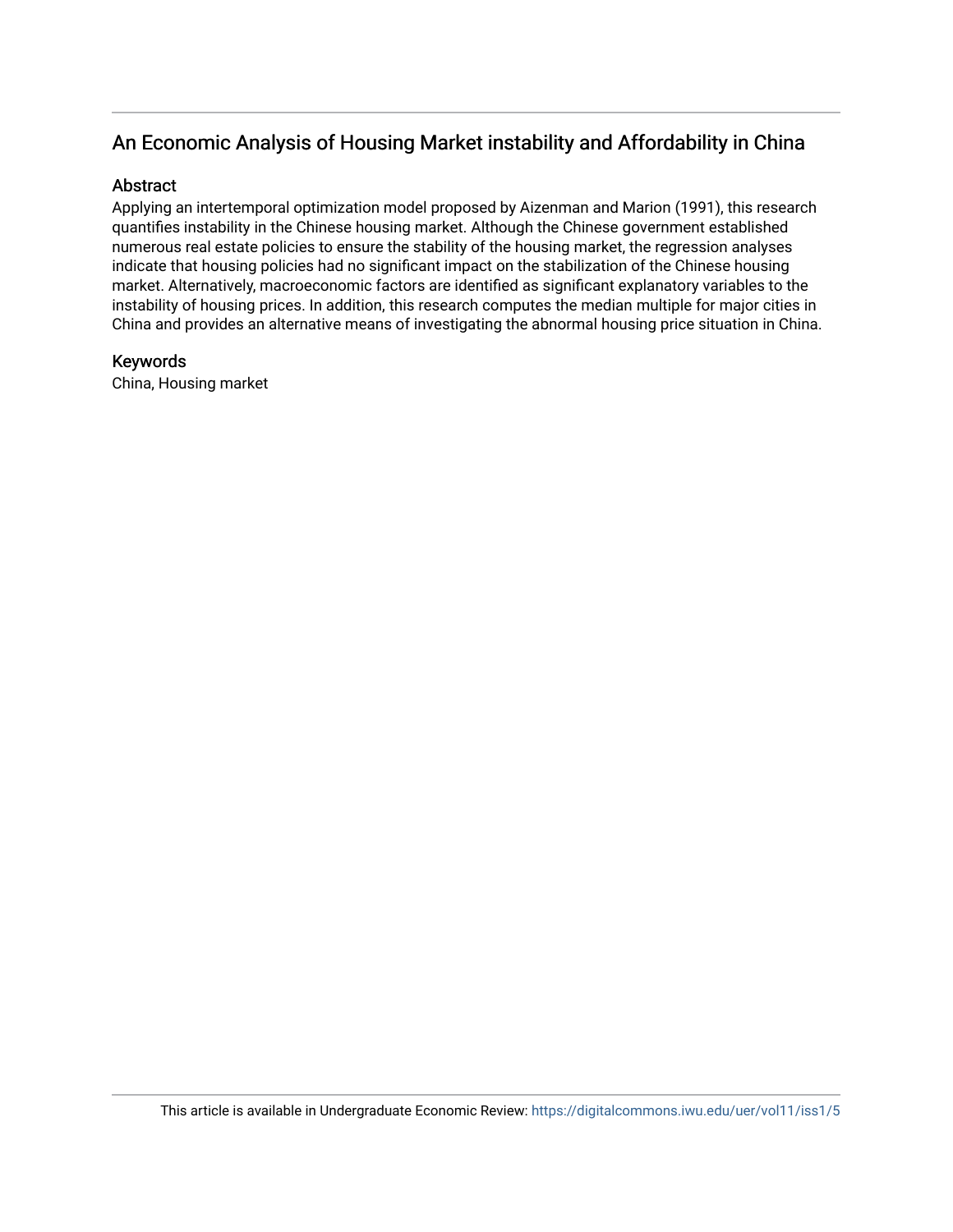# **Introduction**

 Before 1978, most people in urban China were housed by the welfare housing system in which the government, or state-owned enterprises, produced and allocated housing almost free of charge (Zhang, 2000). However, the welfare housing system could not be sustained economically. In order to solve the housing shortage and the financial deficit in housing development, the former Chinese leader, Deng Xiaoping, set the objectives of China's housing restructuring program. As a result of housing reform, the public housing system ended in 1998, and today houses are no longer built or controlled by the government. (Hui, 2013). According to James, Michael and Tong's (2012) research, approximately 80% of all Chinese houses were privately owned by the early 2000s. Then, a housing boom occurred. Simultaneously, many Chinese municipal governments supported local housing market expansion to promote GDP growth (James, Michael and Tong, 2012). However, even though the housing boom stimulated the local economy, as shown in Figure 1, an abnormal housing price index movement is clearly observable between 2005 and 2010.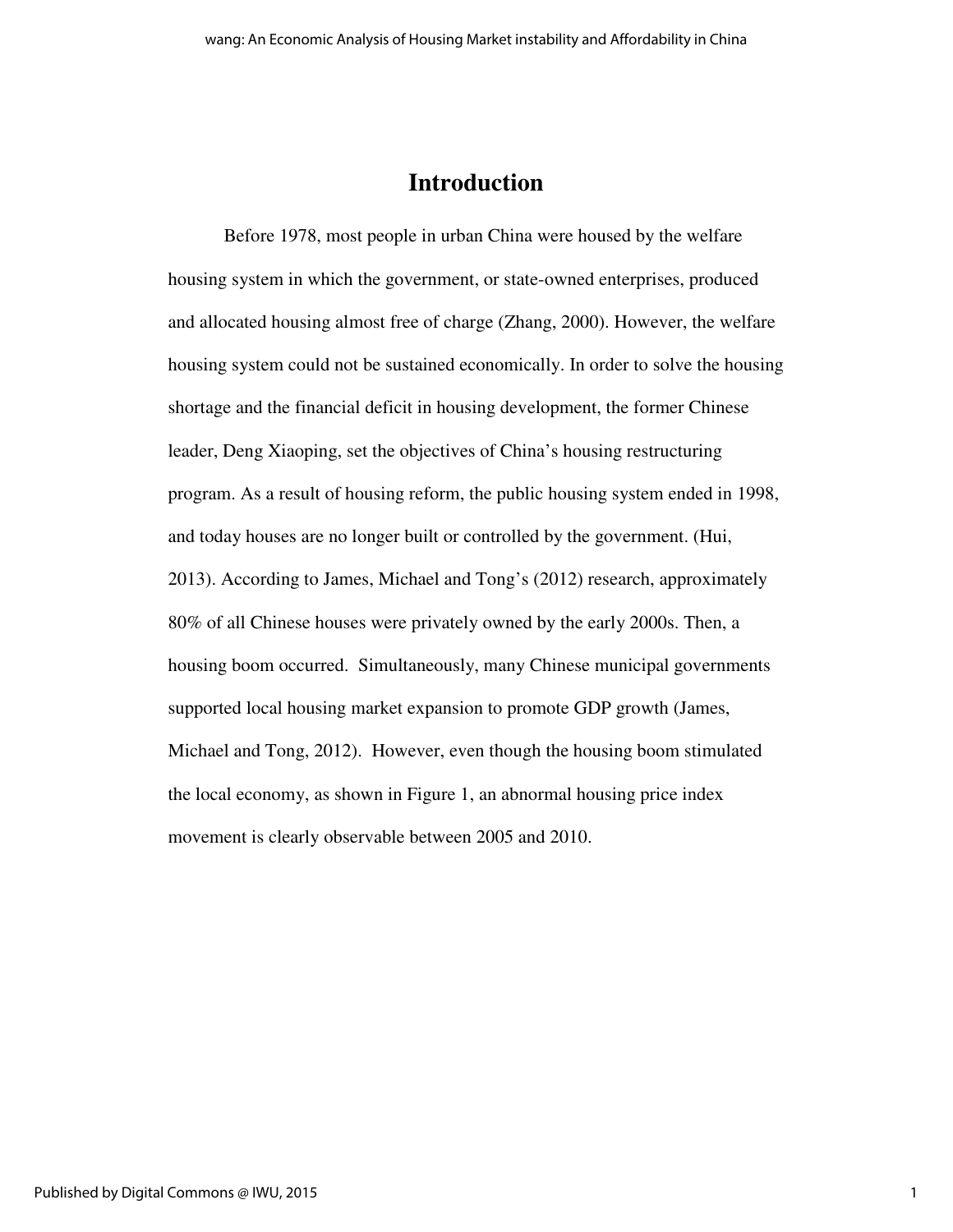

**Figure 1.** Trends in the monthly Housing Price Index, 2005 Price Index, 2005-2010, China. **Source:** National Bureau of Statistics of China

Along with the decrease in housing market stability, Chinese housing prices are rising rapidly. In China, the national average housing price appreciated<br>at least 10% per year between 2003 and 2010 (Jing, Joseph and Yongheng, 2010).<br>According to the latest report published by the National Bu at least 10% per year between 2003 and 2010 (Jing, Joseph and Yongheng, 2010).

According to the latest report published by the National Bureau of Statistics of China, housing prices of residential buildings in Beijing, Hangzhou, Shanghai and Shenzhen increased by at least 20% from November 2012 to November 2013 (National Bureau of Statistics of China, 2014).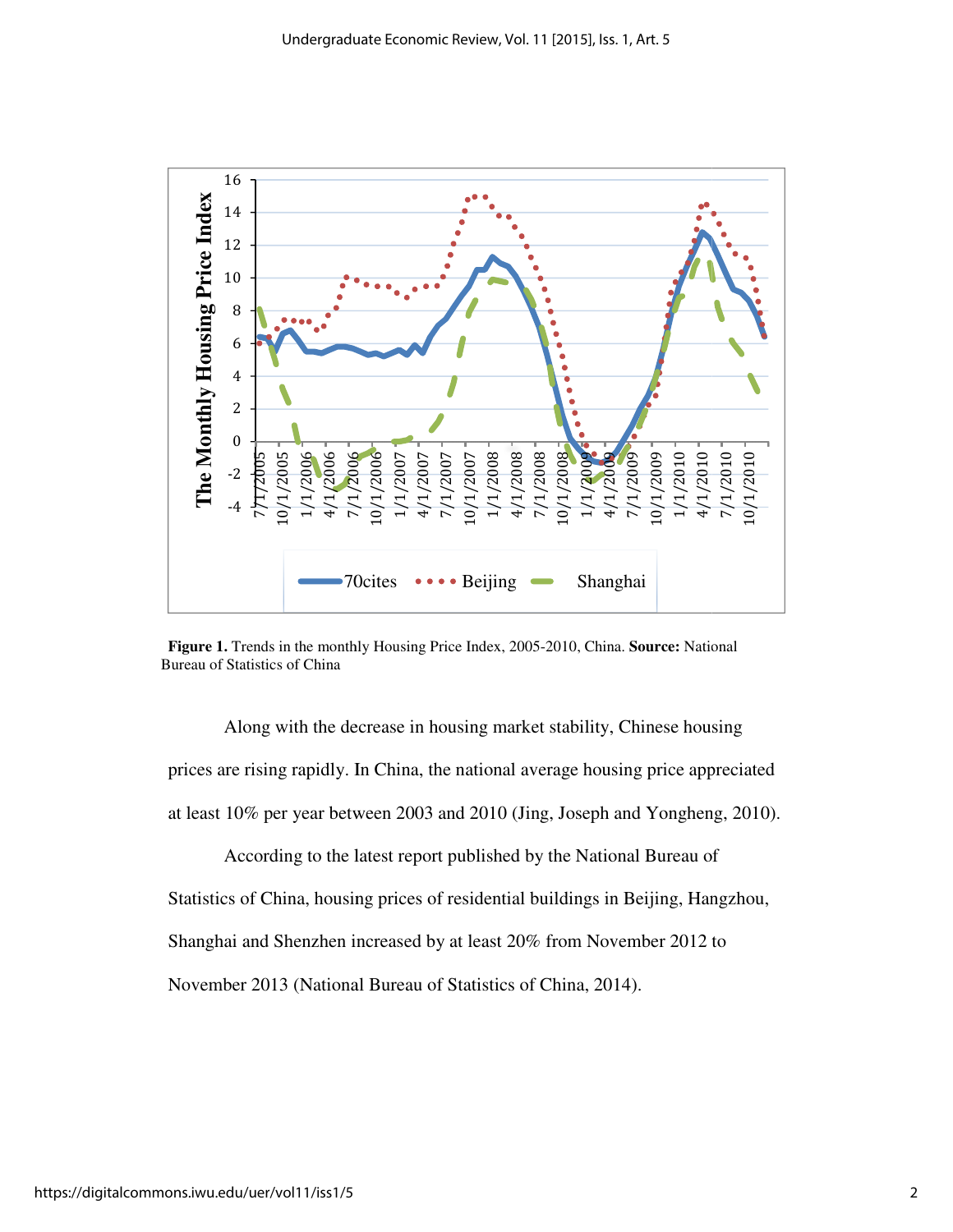The 1997 Asian financial crisis and 2008 U.S. housing market crisis reveal that the fluctuations in housing prices not only threaten the financial well-being of corporations and households, but also have significant impacts at the macroeconomic level. In order to recapture and maintain a stable relationship between housing prices and the economy, it is necessary to investigate and diagnose factors contributing to the Chinese housing market instability. A domicile is a different commodity than other goods made and consumed by people as it satisfies a basic need—the need for shelter (Trojanek, 2013). If the government fails to meet the people's fundamental needs, housing market instability may contribute to social unrest. Therefore, the housing market situation is a serious concern.

This study applies an intertemporal optimization model and median multiple approach. This examines the impact of macroeconomic variables on housing price instability and test housing affordability in China, to assesse possible explanations for the abnormal housing price movements. In this research, housing affordability is defined as a household's ability to meet housing costs relative to non-housing consumption (Hancock, 1993).

Instead of using empirical study or econometrics, many previous studies apply a theoretical approach to examine ingredients that may create housing market insatiability. For instance, Hui and Yue (2006) use theoretical analysis to measure an asset's fundamental value. The existence of price fluctuations can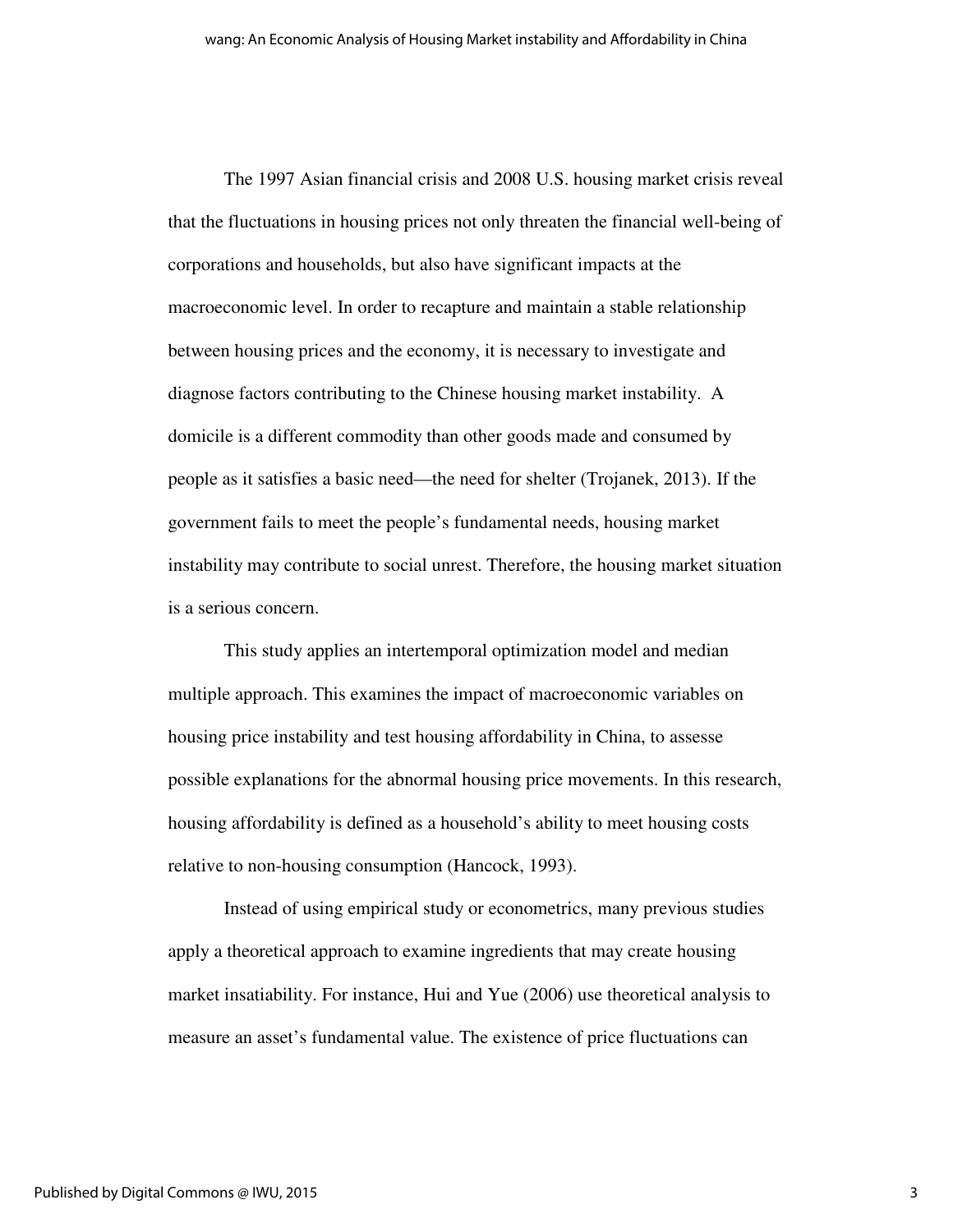ideally be implied by the relationship between real estate prices and macroeconomic variables such as the money supply, consumer price index, and GDP growth rate. However, conclusions from theoretical analysis lack the support of econometric results currently.

 This study departs from previous studies by applying an econometric approach, using a linear regression model developed by Aizenman and Marion (1991). Housing instability is defined and measured by fitting a first-order autoregressive process. Furthermore, this research examines the impact of housing policies on housing price fluctuations from 2005-2010, and considers macroeconomic variables that may affect housing price instability. Lastly, this investigation measures housing affordability from 2010-2013 in major Chinese cities.

Each of the following sections will contain two subsections, housing instability and housing affordability.

## **Literature Review**

 As stated above, the literature review in this study first introduces previous researches related to the housing instability in China followed by the housing affordability.

#### *Housing Instability*

 Why do many previous studies choose theoretical approaches instead of empirical or econometrics approaches? One main reason the housing market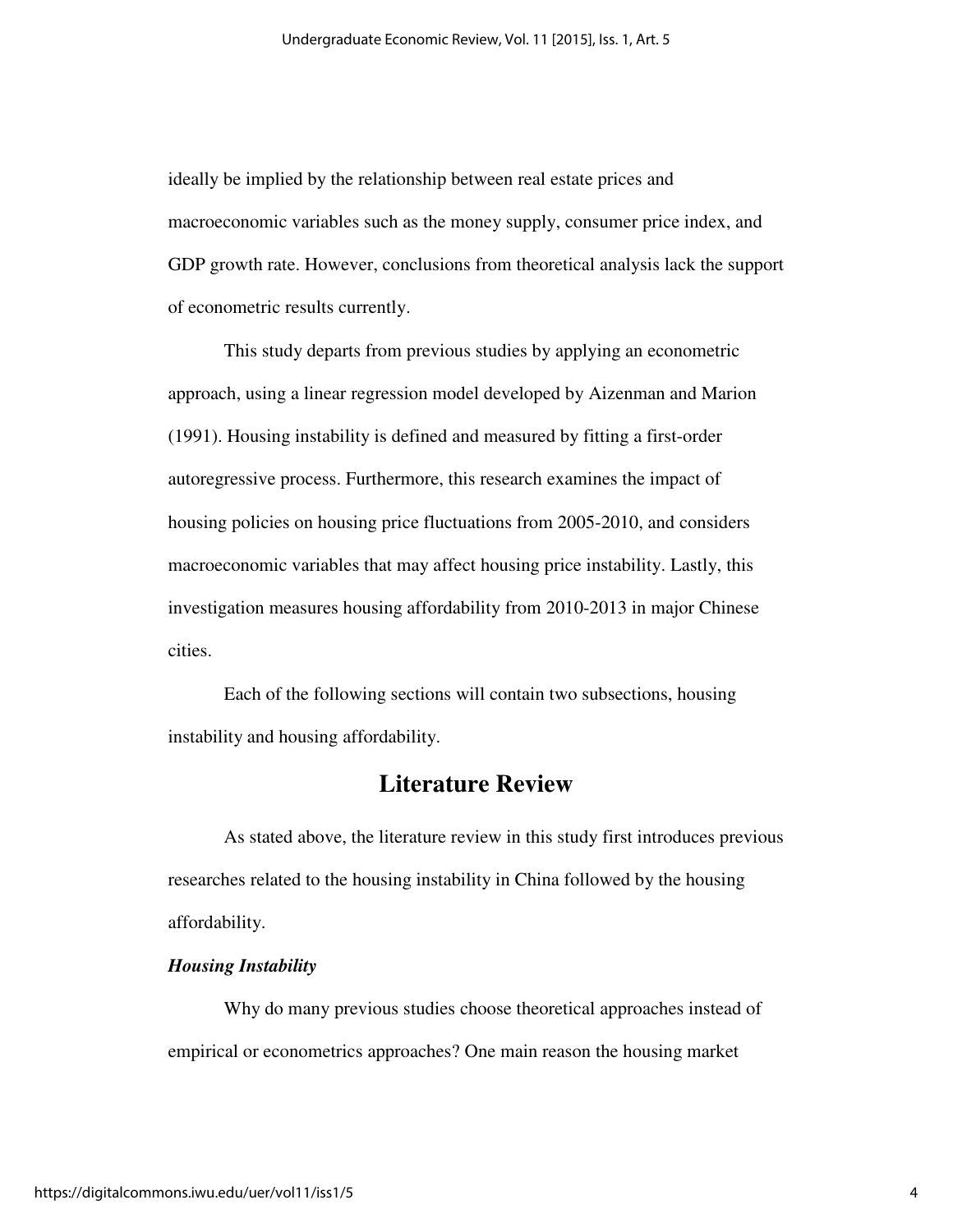instability itself is nonfigurative and challenging to quantify. However, several studies reveal the potential of using statistical models to analyze instability. In order to quantify the unexpected impact of government policy, Aizenman and Marion (1991) introduce a new methodology by using the standard deviation of the residual from a first–order autoregressive function as the unexpected policy component. Ali and Isse (2004) apply similar approaches to study the stability of political regimes. They test whether political freedom affects the stability of political regimes and the stability of the underlying economic policies. To calculate an uncertainty factor take the standard deviation for the unpredicted part while the autoregressive process is used in the forecasting equation.

 The use of this methodology breaks the major barrier of applying a quantitative approach. Yu and Lee (2009) utilize Aizenman and Marion's computational method for measuring instability in the Korean housing market. Yu and Lee (2009) use the housing price instability variable as the dependent variable and other macroeconomic variables, such as money supply, gross domestic product, the consumer price index, return on corporate bonds, the number of building construction permits, number of orders received for building construction and housing policy, as explanatory variables. They observe the impact of housing policies and macroeconomic variables on housing price instability during the Roh Mu Hyun Administration (2003–2008) in Korea. Their results show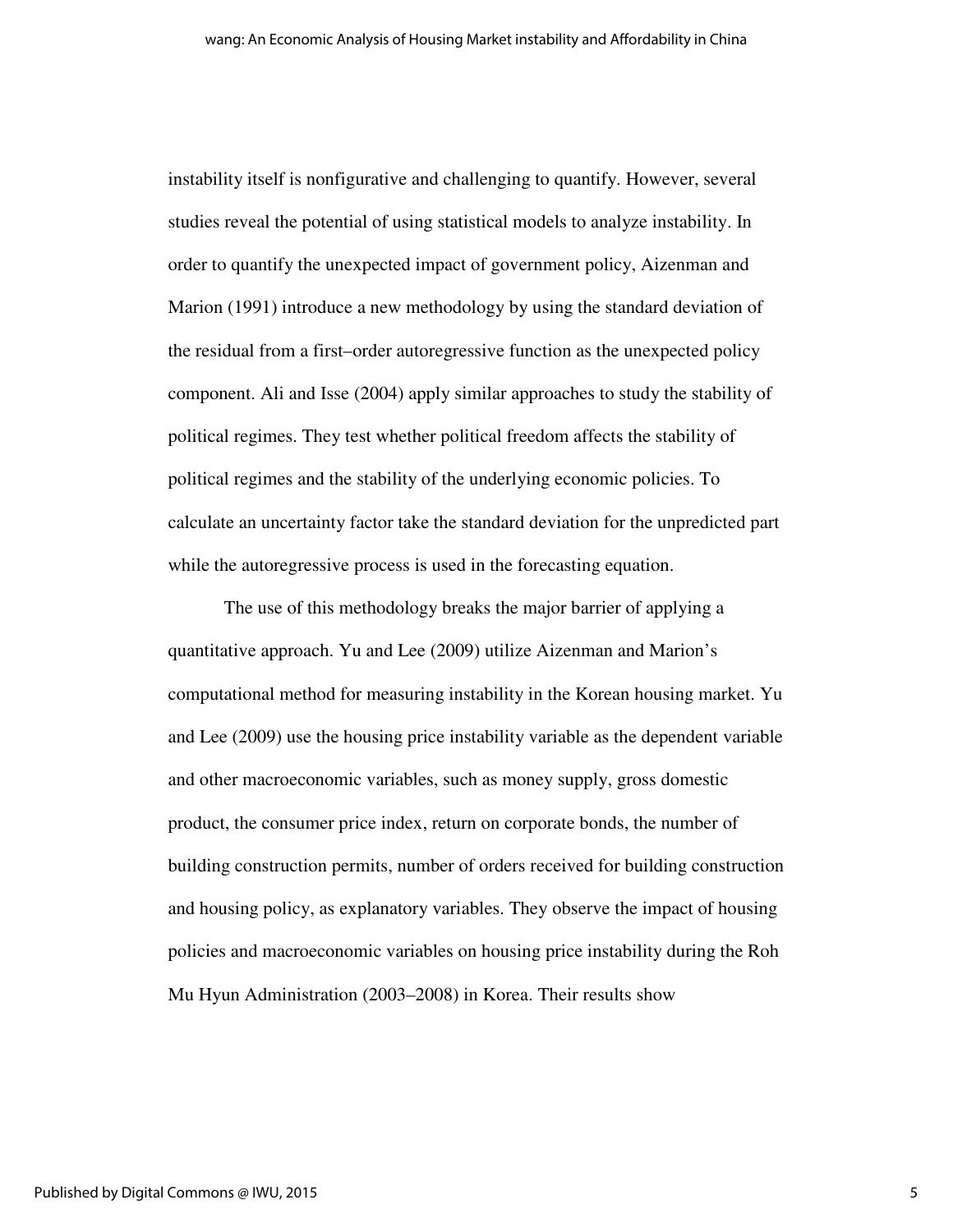macroeconomic variables such as money supply and the number of building construction orders are statistically significant in all models.

 Yu and Lee's (2009) research expresses the practicability of applying Aizenman and Marison's method in the housing market. However, the significant variables in the Chinese housing market are not necessarily the same as the ones found in the Korean housing market. Zhang, Hua and Zhao (2012) identify ten factors impacting the Chinese housing market: (1) household income (2) monetary policy (3) inflation or user cost (4) land price (5) exports or international trade momentum (6) Renminbi appreciation momentum (7) hot money (8) foreign reserve accumulation and credit expansion (9) stock market wealth and (10) rural–urban migration and urbanization. Later on, monetary policy, inflation, stock market wealth, rural-urban migration and urbanization and household's income are used as independent variables in this study. The absence of other potential factors is due to a lack of accessible data and variables that are difficult to quantify.

#### *Housing Affordability*

 Unlike housing instability, housing affordability has a common method of calculation. The housing affordability index uses median house price divided by the non-taxed annual median household income. This ratio is called the median multiple. The World Bank and the United Nations recommends median multiples, and the Harvard University Joint Center on Housing also uses them.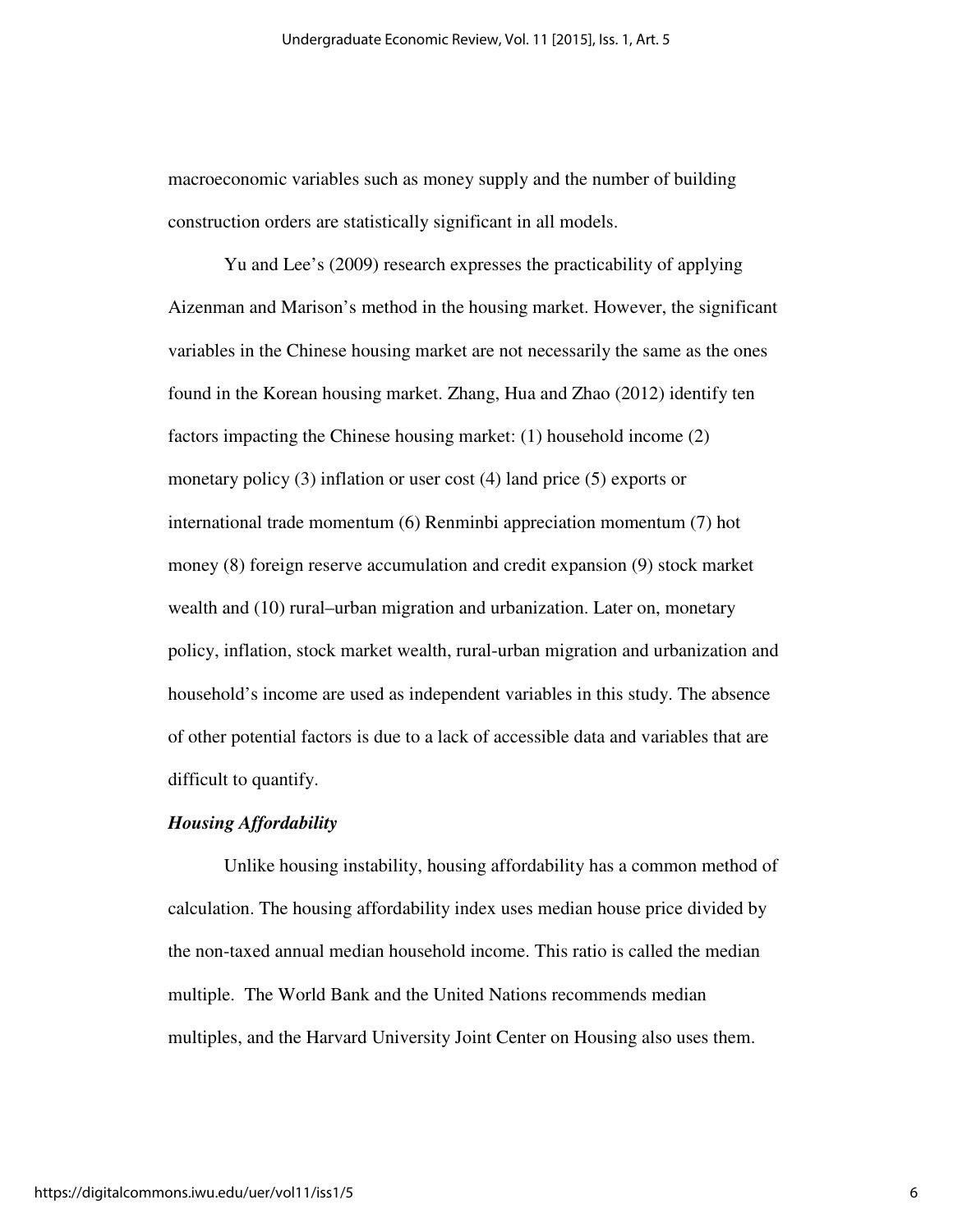Economists across the world use the median multiple to evaluate countries' urban markets. Therefore, this study is able to make the comparison between the Chinese housing affordability index and other major countries' indices, Using the median multiple, Trojanek (2013) researches housing affordability in the six biggest cities in Poland from 1997 to 2012. He makes the following assumptions in his investigation: (1) a household consists of two people who earn the average salary in a given city (2) dwellings have a floor space of 55m2. Trojanek measures the housing affordability degree based on the median multiple. His analysis finds that the highest relative housing affordability occurred from 2000-2002. The annual gross income of a household was enough to purchase half of a dwelling with a floor space of 55m2. Due to the rapid growth of housing prices, a decline in the level of affordability is observed between 2006 and 2007. In conclusion, his study finds an inverse relationship between household income and the degree of affordability. This indicates that increases in household income and adjustments to the price of houses contributed to gradual improvement in housing affordability since 2008.

 Even though the median multiple approach is wildly used for evaluating urban markets, finding the appropriate data for this method may come as a challenge to the housing market. However, Kosareva and Tumanov (2008) show the flexibility of the median multiple approach despite data shortages. Kosareva and Tumanov (2008) calculate the housing affordability index on primary and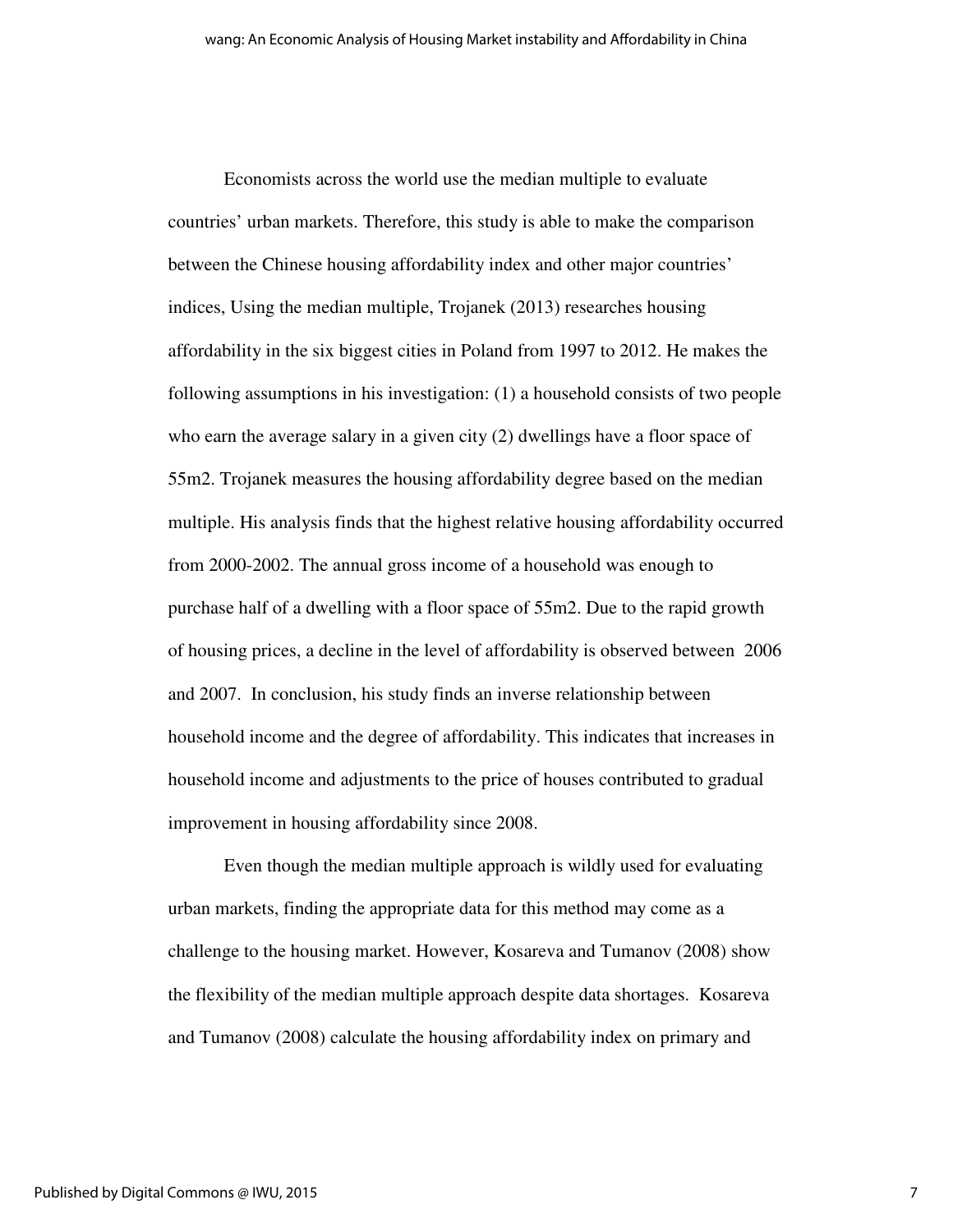secondary markets in Russia from 1998-2006 by using data from the Institute for Urban Economics. However, they adjust their calculations due to the lack of data on median income and median housing prices in Russia. Instead of using median house price and the non-taxed annual median household income, the housing affordability index in their research is measured by the following indicators: average price per square meter of housing, average per capita money income multiplied by three (for a family of three people), and the social standard housing area for a family of that size,which is 54m2. This new method is termed the Modified Housing Affordability Index, as shown in the following equation:

*Modified Housing Affordability Index* = 
$$
\frac{average\ market\ value\ of\ 54\ m^2}{average\ family\ annual\ income} - spending
$$

 Kosareva and Tumanov (2008) calculate the modified housing affordability index as the ratio of the average market value of a standard (54m2) apartment to the average annual income of a family of three minus fixed spending (necessities). Based on the modified housing affordability index, they find that in 1998, before the economic crisis, a family had to set aside all of their disposable income for 4.9 years in order to purchase standard housing at average prices. From 1999 to 2005, the situation improves, decreasing to an average of 3.9 years of disposable income. However, the affordability index rises again in 2006 to 4.7 years.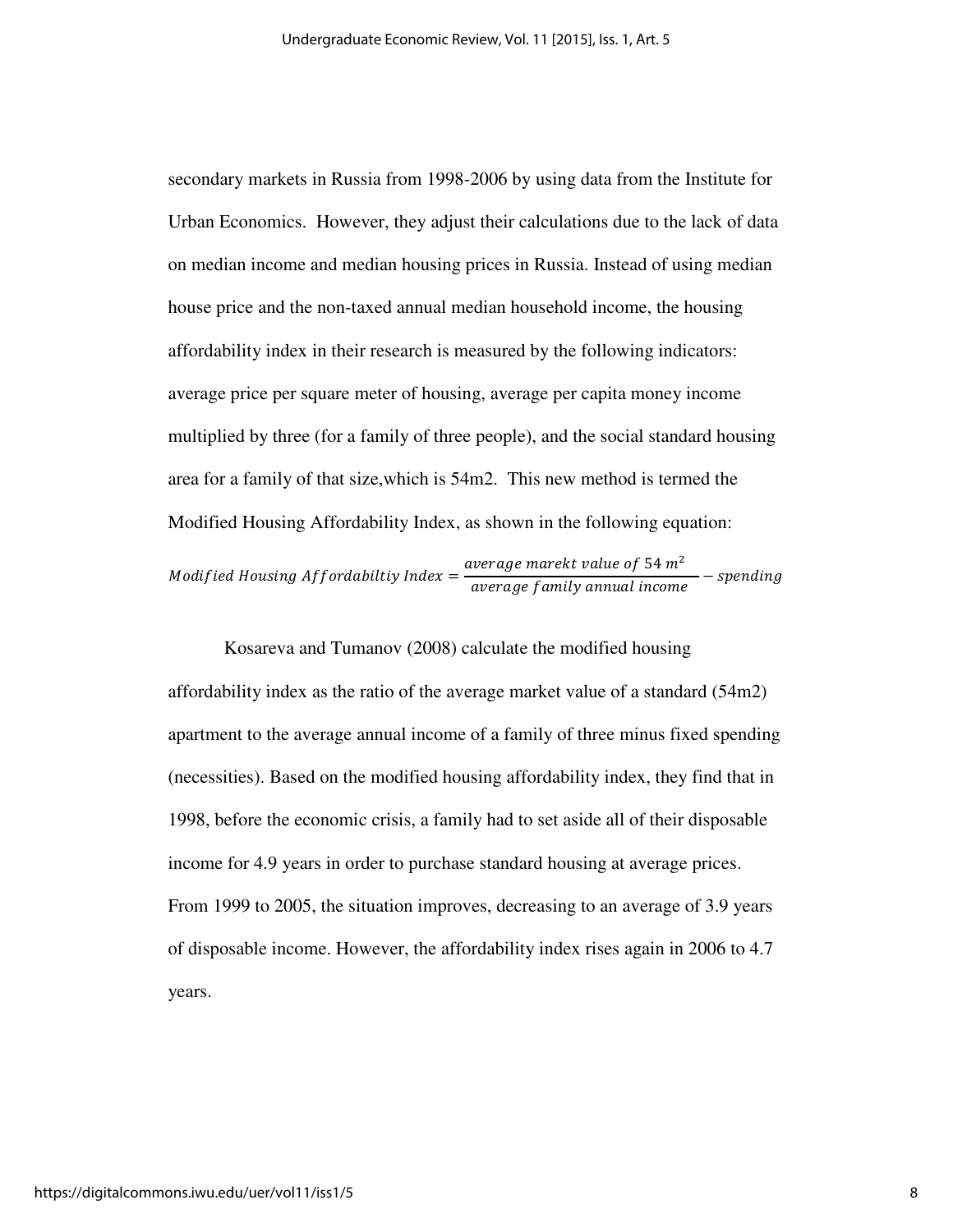In the following section, model and regression results for housing instability are introduced, trailing it model and results for housing affordability will follow.

## **Housing Instability**

### **Model**

Data for this study are obtained from the National Bureau of Statistics of China and from the Shanghai Stock Exchange. As stated in the literature review, the two hypotheses are: (1) macroeconomic factors exert a significant positive impact on the instability of the Chinese housing market (2) housing policies had no impact on the Chinese housing market.

To test the hypotheses, an intertemporal optimization model is used. Intertemporal models specifically include equations describing how the economy evolves. These allow the models to find the economy's trajectory over time (Peter, 1995). The statistical model proposed by Aizenman and Marion (1991) suggests an uncertainty factor as the standard deviation of the unpredicted part. Following their research, housing instability in this study is represented as the standard deviation of the residual from a first order autoregressive function.

The following equations obtains data that describes the Chinese economy:

In equation (1), the housing price for the  $a<sup>th</sup>$  month is set as the dependent variable. The housing price for month a-1 is the only independent variable. Equation (1) is the step that allows this research to quantify instability in the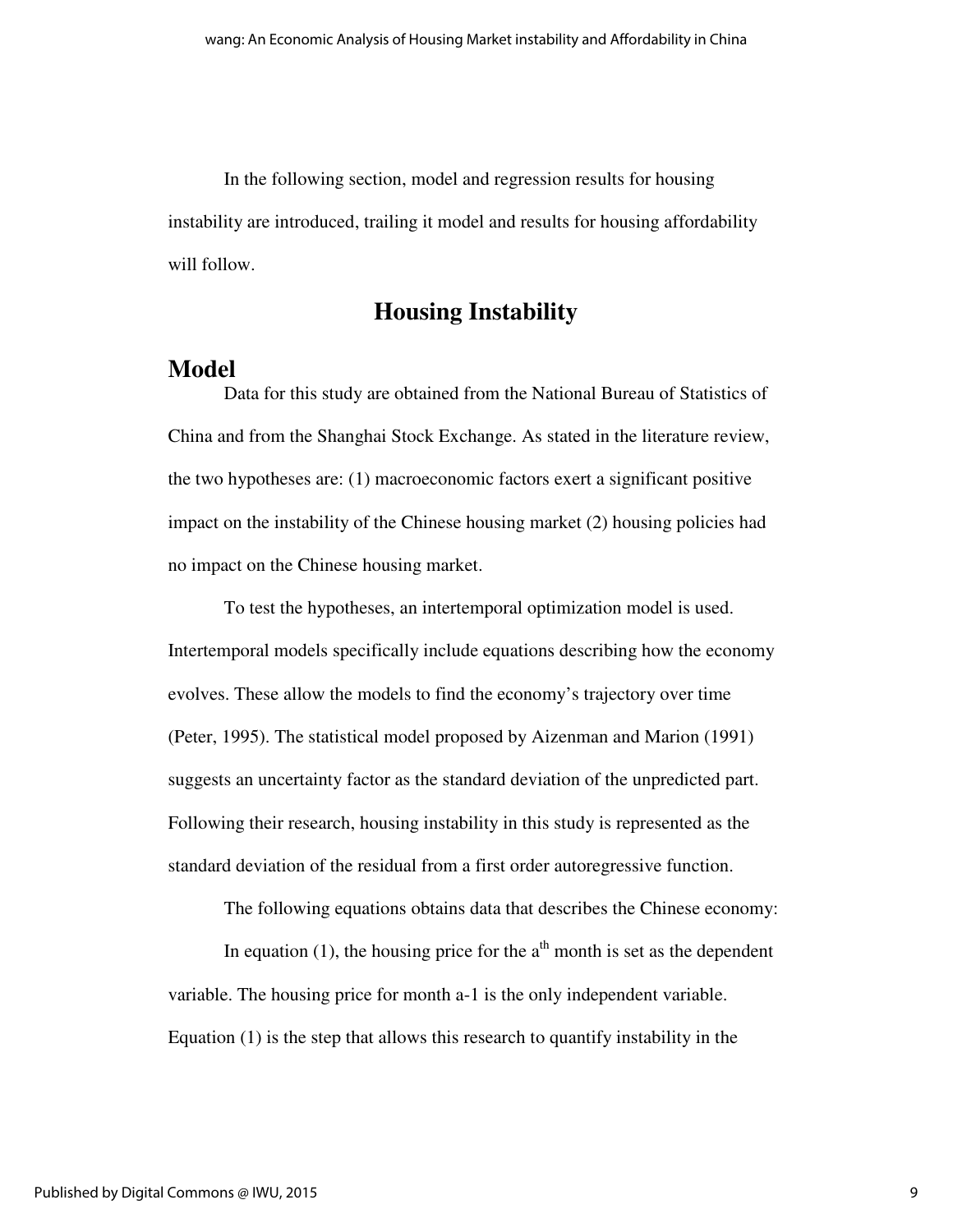housing market. It measures the standard deviation of the Chinese housing price's residual term. Variable  $\mu$  is later used in equation (2) as the dependent variable. The first regression follows:

 $Y_a = \beta_0 + \beta_1 Y_{a-1} + \mu$  ------------ *Equation (1)* 

 $Y_a$  = Housing price of the a<sup>th</sup> month.  $Y_{a-1}$  = Housing price of the month a-1.  $\beta_1$  = Autoregressive parameter.  $\mu$  = Instability of the housing price.

Equation (2) is built in order to examine the impact of housing policies and macroeconomic variables on housing price instability. As shown in equation (2), variable µ, represents housing instability, and serves as the dependent variable. Other independent variables are introduced by Zhang, Hua and Zhao's study (2012). The independent variables in this research are: (1) Shanghai Stock Price Index (2) percentage change in the money supply (3) consumer price index for food, quarterly (4) GDP growth rate (5) number of building construction permits per month and (6) housing policy announcements, (a dummy variable 0 or 1 represents whether any housing policies are released in the current month or not). The second regression follows:

## $\mu$  (HIS)= C+  $\beta_1 X_1 + \beta_2 X_2 + \beta_3 X_3 + \beta_4 X_4 + \beta_5 X_5 + \beta_6 X_6 + \varepsilon$ ------*Equation (2)*

 $\mu$ = Housing price instability from Equation (1).

*C=* Constant.

*X1 =* Shanghai Stock Price Index.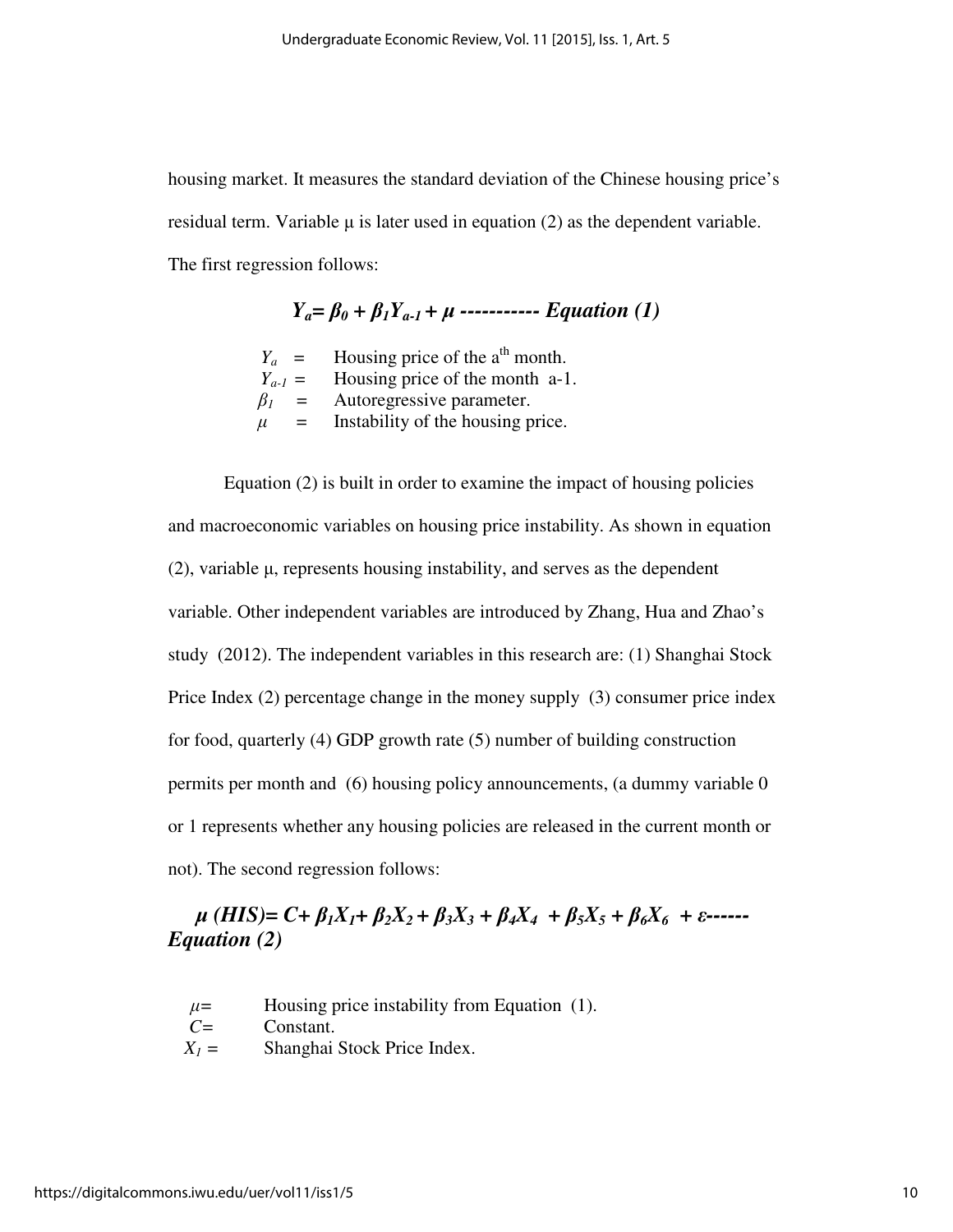| $X_2 =$         | Annual change in money supply, M2                         |
|-----------------|-----------------------------------------------------------|
| $X_3 =$         | Consumer price index (CPI) for food.                      |
| $X_4=$          | Quarterly GDP growth rate.                                |
| $X_5=$          | Number of building construction permits per month.        |
| $X_6=$          | Dummy variable for housing policy announcements by month; |
|                 | announcement=1, no announcement=0.                        |
| $\varepsilon$ = | Residuals.                                                |

Table 1 defines the independent variables used in equation 2 and lists their

expected sings.

| <b>Variable</b> | <b>Definition</b>                                                                                           | <b>Expected Sign</b> |
|-----------------|-------------------------------------------------------------------------------------------------------------|----------------------|
| $\mu$           | Housing price instability<br>from Model $(1)$                                                               | N/A                  |
| $\mathbf{X}_1$  | Shanghai Stock Price<br>Index                                                                               | $(+)$                |
| $\mathbf{X}_2$  | Money supply (M2)                                                                                           | $(+)$                |
| $\mathbf{X}_3$  | Consumer price index<br>(CPI) for food                                                                      | $(+)$                |
| $X_4$           | Quarterly GDP growth rate                                                                                   | $(+)$                |
| $\mathbf{X}_5$  | Number of building<br>construction permits per<br>month                                                     | $(+)$                |
| $\mathbf{X}_6$  | Dummy variable for<br>housing policy<br>announcements by month;<br>announcement=1, no<br>$announcement = 0$ | N/A                  |

**Table 1: Independent Variable (equation 2) and expected signs**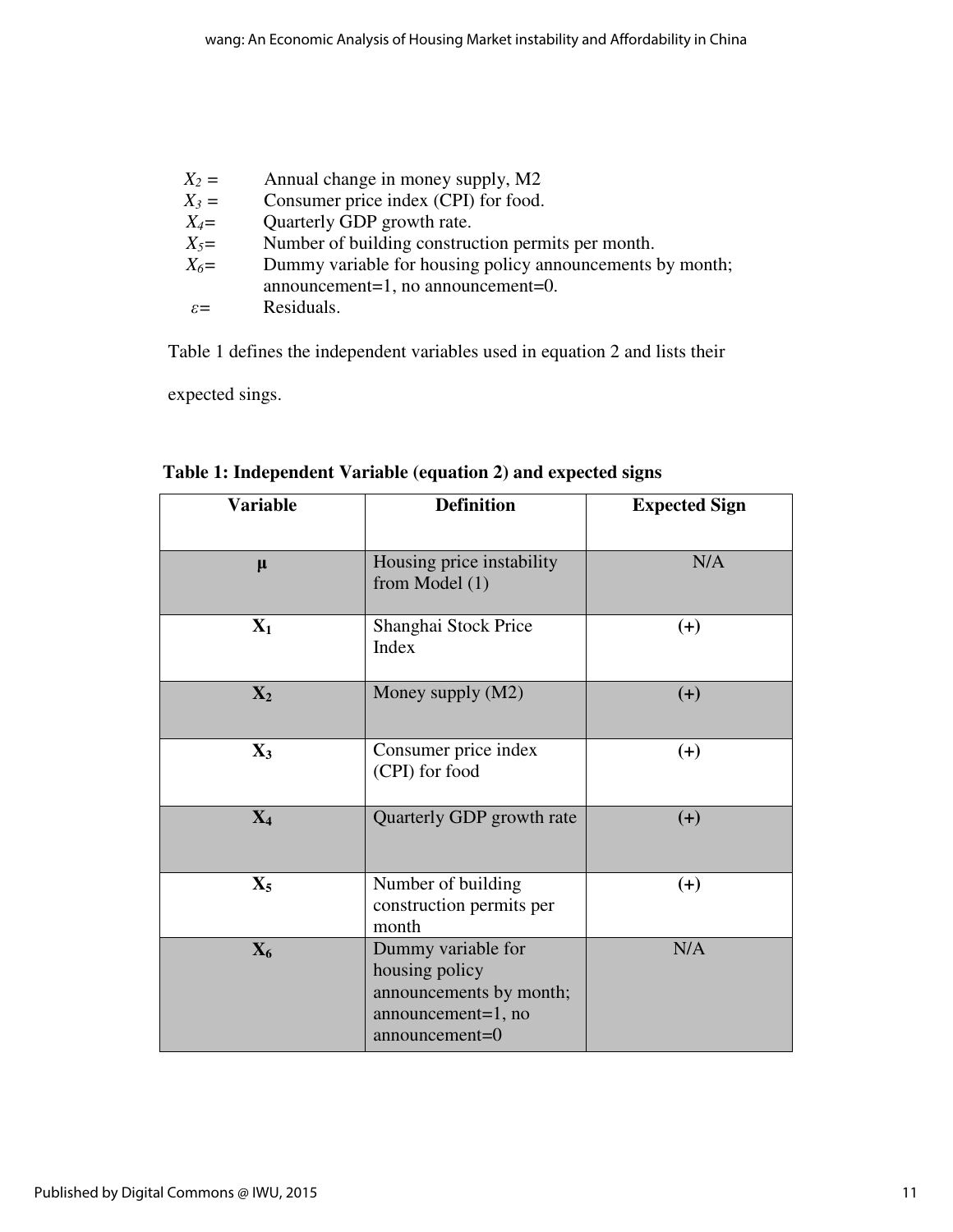All coefficient signs are expected to be positive. A description for each contest follows. (1) **Money supply**: As Lastrapes (2002) points out, an increase in the money supply may increase housing prices with a reduction of interest rates and user costs. Furthermore, an increase in the money supply induces housing demand; consequently, the housing price increases when money supply increases. (2) **Consumer price index**: Under the high inflation expectations in China, the inflation-hedging abilities of Chinese real estate is earning more attention than ever (Zhou and Clements, 2010). Investors are expected to find an asset that provides an inflation hedge when the food prices level rises. When the CPI-Index increases, the demand for real estate strengthens and housing prices go up. (3) **GDP growth rate**: Theoretically, GPD exhibits a positive sign on housing prices. It increases consumer confidence as well as household incomes, which hypothetically should increase housing demand. As housing demand increases, housing prices rise (Egert and Mihaljek, 2007). (4) **Number of building construction permits**: An increase in the number of construction permits increases the supply of housing, prompting consumers to invest in the housing market. Thus, as housing demand increases, housing prices also increase (Yu and Lee, 2010). (5) Shanghai Stock Price Index: Zhang, Hua and Zhao (2012) find housing prices increase household stock wealth increases.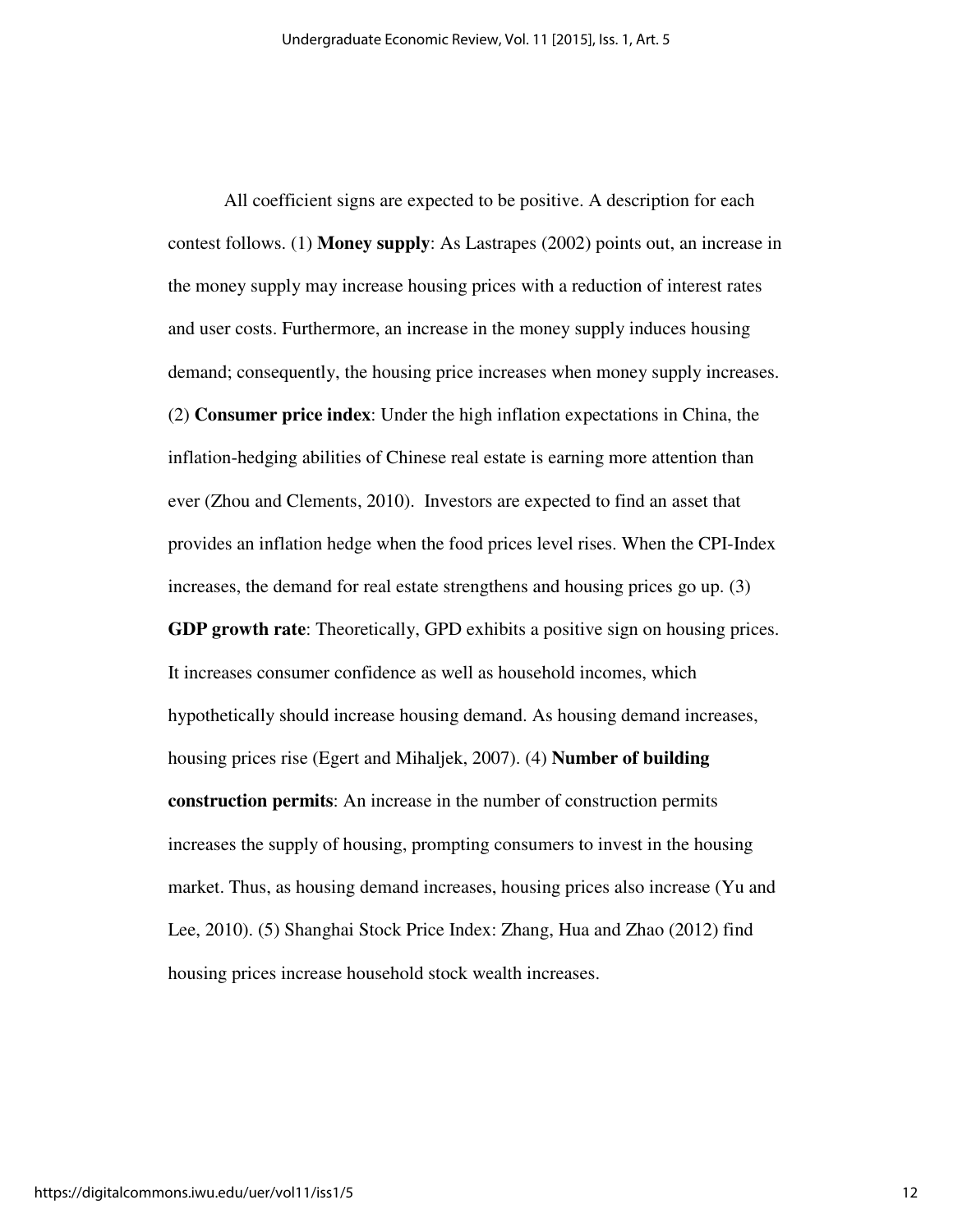In addition to these five macroeconomic variables, this research includes a dummy variable of government housing policies, introduced each month. The working hypothesis is that the housing policy announcements do not affect fluctuations in housing prices in China, which is supported by historical events. On August 2003, the General Office of the State Council of the People's Republic of China released a document entitled, "State Council on promoting the sustained and healthy development of the real estate market". This document indicates the real estate industry became a pillar industry of the national economy. Chinese governments at all levels emphasize improving regulatory policies on residential housing by adjusting the land supply and standardizing the housing credit market. One month later, The Ministry of Land and Resources of the People's Republic of China released a notification about strengthening the land supply administration in order to promote sustainable and healthy development of the real estate market. However, as shown in Hui and Yue's (2006) research, the housing price in Shanghai is 22 % higher than the value of the market fundamentals during the housing market boom in 2003.

From 2003 to 2013, the Chinese government announced several new policies. These official policies originated from different governmental branches. However, they all have the common purpose of stabilizing the housing market. Due to limited data, only the period from July 2005 to November 2010 is covered by this research. Fifty-five policies announced during the observation period are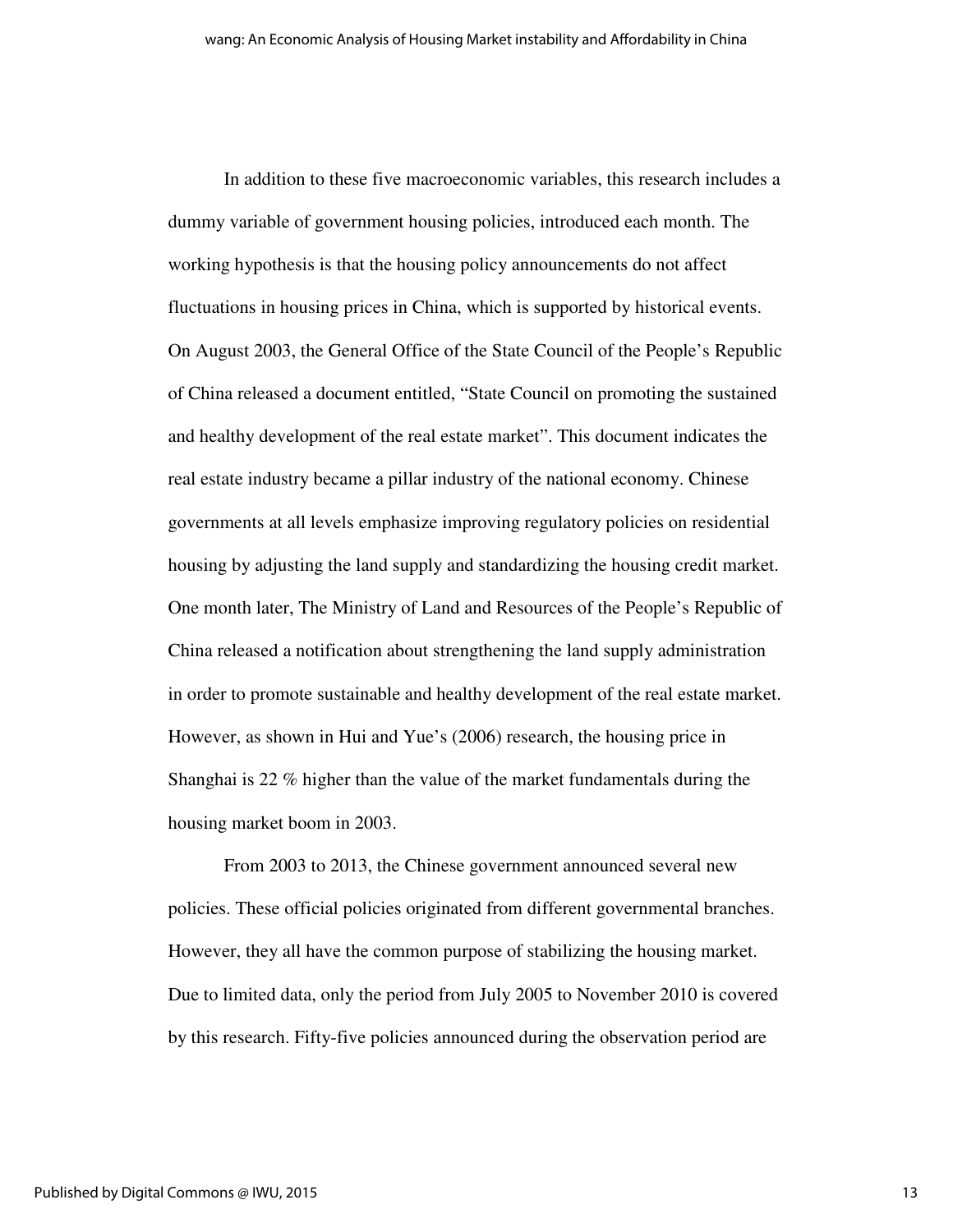included in this research. Therefore, a month with at least one new policy announcement counts as an announcement month (dummy variable  $=1$ ). By contrast, a month without any new policy announcement is assigned a dummy variable of 0.

#### **Results**

The results of three regression models are reported by location (70 Chinese cities, Beijing and Shanghai) and displayed in Table 2. This research sets a 5-percent level of significance as its standard. As shown in Table 2, models in all locations indicate that the announcements of housing stability policies by the Chinese government have no impact on housing price instability. Using the t-test, the models detect the statistical significance of several macroeconomic variables on the stability of housing prices. GDP and money supply are statistically significant in all models. These two variables have positive correlations with housing price instability, as expected. Namely, the higher the GDP is, the less housing stability in the Chinese housing market. Yet, the increase in the money supply decreases the stability in the Chinese housing market.

| Method:<br>Least<br><b>Squares</b> | 70<br><b>Cities</b> |                        |     |                 | <b>Beijing</b>   |     |                 | <b>Shang</b><br>hai |     |
|------------------------------------|---------------------|------------------------|-----|-----------------|------------------|-----|-----------------|---------------------|-----|
| Variable                           | Coeffici<br>ent     | $t-$<br><b>Statist</b> | VIF | Coeffici<br>ent | $t-$<br>Statisti | VIF | Coeffici<br>ent | $t-$<br>Statisti    | VIF |

**Table 2: Results from Housing Instability Regression**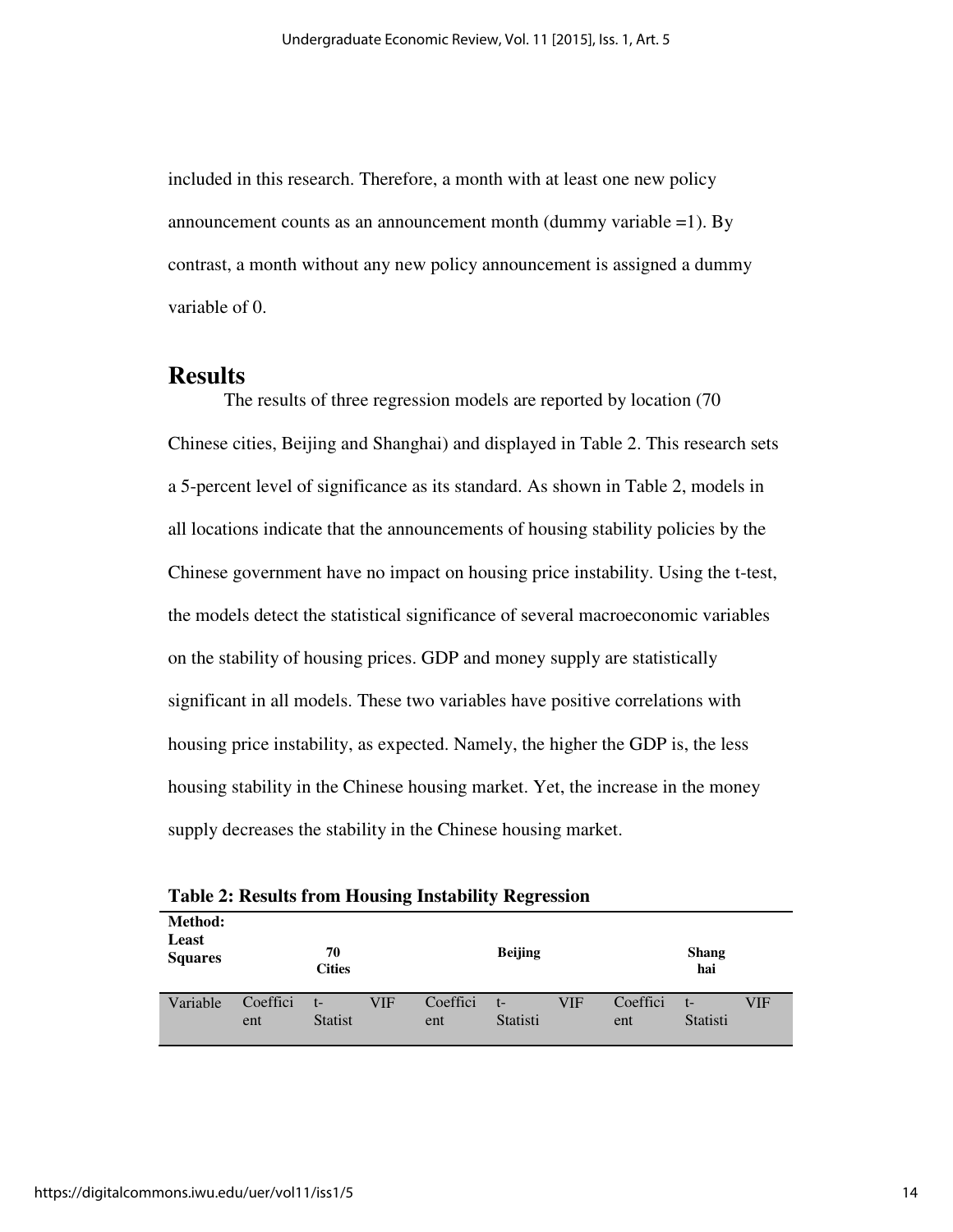|                             |                                                | ic                                                    |             |                                | $\mathbf c$  |             |           | $\mathbf{C}$                  |             |
|-----------------------------|------------------------------------------------|-------------------------------------------------------|-------------|--------------------------------|--------------|-------------|-----------|-------------------------------|-------------|
| ${\bf C}$                   | 8.90081<br>3                                   | $\qquad \qquad \blacksquare$<br>6.279<br>$\mathbf{1}$ | NA          | 12.8522<br>$\overline{2}$      | 4.2357<br>79 | NA          | $-11.837$ | $\blacksquare$<br>4.8145      | <b>NA</b>   |
| <b>BUILDI</b><br><b>NG</b>  | $\omega_{\rm{eff}}$<br>0.01780<br>$\mathbf{1}$ | 0.625<br>$\overline{4}$                               | 2.547<br>52 | 0.02127<br>5                   | 0.3491<br>98 | 2.547<br>52 | $-0.0316$ | $\omega_{\rm{eff}}$<br>0.6403 | 2.547<br>52 |
| <b>CPIF</b>                 | 0.02782<br>9                                   | 0.713<br>$\mathbf{1}$                                 | 2.240<br>44 | $\blacksquare$<br>0.11633<br>3 | 1.3926<br>28 | 2.240<br>44 | $-0.0316$ | $\blacksquare$<br>0.4667      | 2.240<br>44 |
| <b>GDP</b>                  | 0.40931<br>$\overline{4}$                      | 4.285<br>12                                           | 3.516<br>67 | 0.57862<br>8                   | 2.8300<br>26 | 3.516<br>67 | 0.44229   | 2.6697<br>3                   | 3.516<br>67 |
| M <sub>2</sub>              | 0.24096<br>3                                   | 6.469                                                 | 2.397<br>62 | 0.34357<br>5                   | 4.3091<br>56 | 2.397<br>62 | 0.32109   | 4.9700<br>9                   | 2.397<br>62 |
| <b>POLICY</b>               | $\blacksquare$<br>0.01992<br>8                 | 0.084<br>8                                            | 1.310<br>02 | 0.23929<br>$\overline{2}$      | 0.4758<br>22 | 1.310<br>02 | 0.4369    | 1.0721<br>9                   | 1.310<br>02 |
| <b>SHANG</b>                | 0.00013                                        | 1.098<br>9                                            | 1.785<br>5  | 6.65E-<br>05                   | 0.2625<br>83 | 1.785<br>5  | 0.00054   | 2.6470<br>6                   | 1.785<br>5  |
| $R -$<br>squared            | 0.79921<br>$\overline{7}$                      |                                                       |             | 0.63166<br>$\overline{2}$      |              |             | 0.77191   |                               |             |
| Adjusted<br>$R-$<br>squared | 0.71890<br>4                                   |                                                       |             | 0.48432<br>7                   |              |             | 0.68068   |                               | $N=63$      |

There are two explanations that might explain the lack of a significant relationship between governmental housing stability policies and housing prices. First, most of the housing polices announced by the Chinese central government try to restrict speculative property investments to mitigate the possibility of a housing bubble. However, statistical analysis reveals that the housing price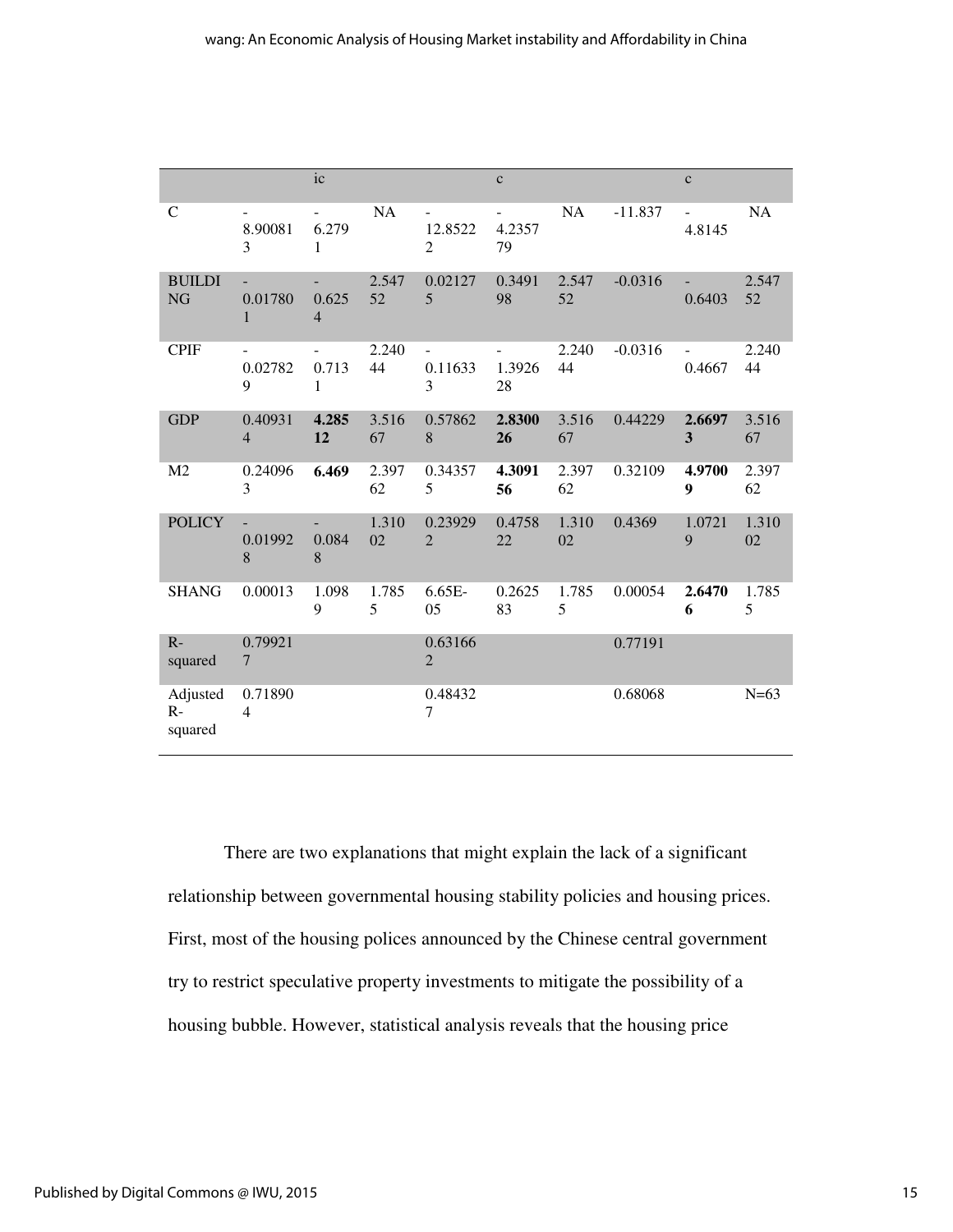fluctuation is likely caused by macroeconomic factors. In other words, unhealthy speculative property investments are not the only major factors influencing the housing price. Although the Chinese central government announced housing policies as many as 55 times between 2005 and 2010, local protectionism may limit the efficacy of China's central government. Many Chinese municipal governments support local housing market expansion to ensure local GDP growth (James, Michael and Tong, 2012). Thus, government-housing policies do not reflect the impact of the political opposition that surfaced during the legislative process.

Compared with the first two regressions (70 Chinese cities and Beijing), the statistical results from the Shanghai model are slightly different. Besides GDP and money supply, the Shanghai Stock Index is also statistically significant in this model. The following factors may explain why the Shanghai Stock Index is only statistically significant in the model of Shanghai. First of all, Shanghai is China's financial and trade center. The Shanghai stock exchange lists around 1700 companies and has a market capitalization of \$3.57 trillion (the World Federation of Exchanges, 2009). The whole city is connected directly with China's financial market. Second, based on the Shanghai Municipal Statistics Bureau, the local residents also have the highest urban disposable income among 31 provinces on the Chinese mainland. Therefore, people who live in Shanghai enjoy a geographical advantage (living in China's financial capital), and also have a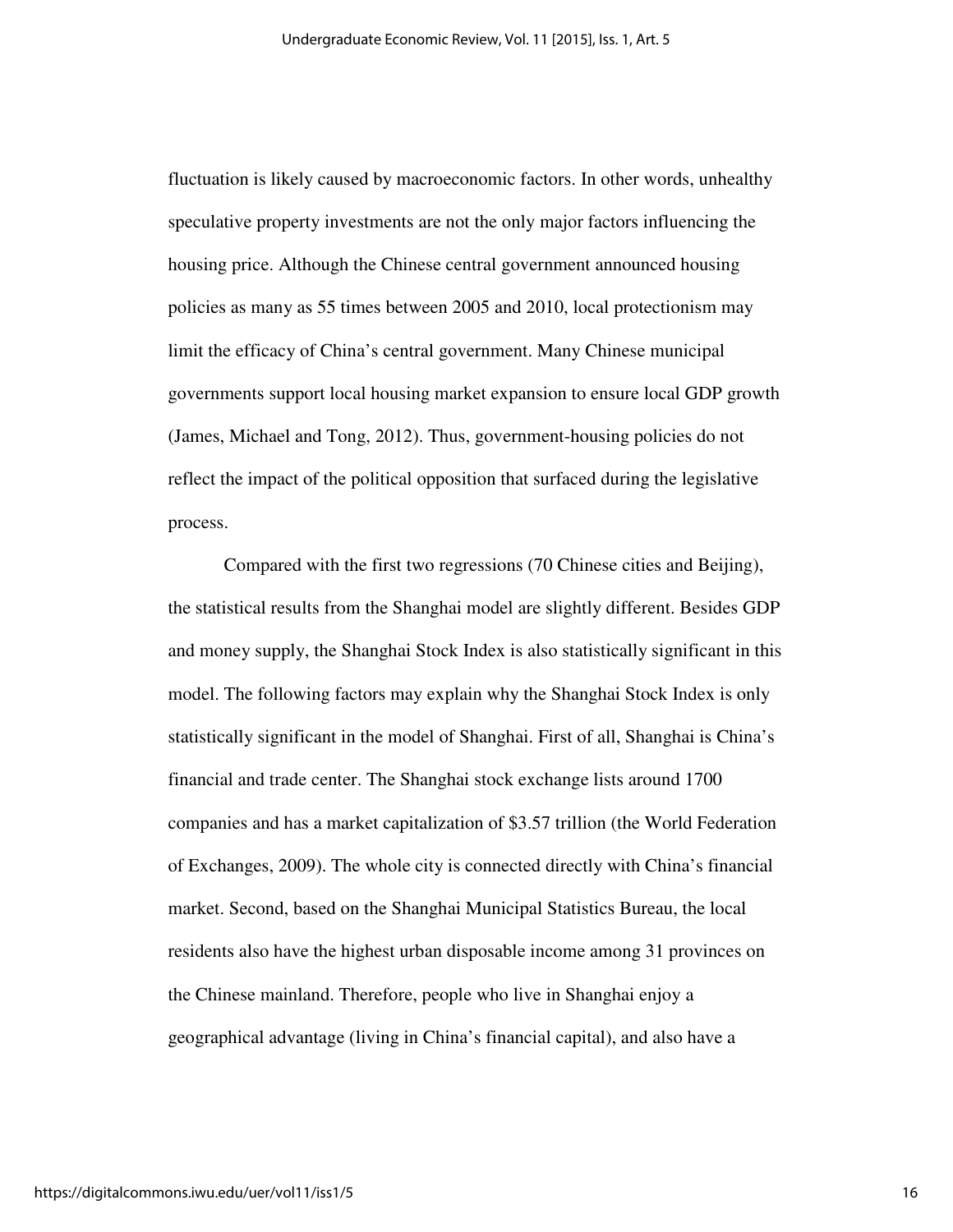higher potential ability to invest in the stock market. These two factors lead one to conjecture that stock market wealth plays a significant role in pushing up housing prices in Shanghai.

Due to the potential for multicollinearity, Variance Inflation Factor (VIF) tests are conducted in my research. The results for VIF tests are in the right-most column of the results table. Based on the VIF tests, no significant multicollinearity exists since none of the VIFs are above 5.

 Using the statistical model proposed by Aizenman and Marion (1991), this study focuses on whether the macroeconomic level factors have an impact on housing price fluctuations in China. The results of the regression analysis support the hypothesis, which is housing policy announcements have no significant impact on the stabilization of the Chinese housing market. On the other hand, this study finds that the growth rates of GDP and the money supply are significant explanatory variables for the instability of housing prices in all locations studied. Another factor, the Shanghai Stock Index, also has a statistically significant impact on price instability in Shanghai's housing market model.

# **Housing Affordability**

### **Model**

 As stated in the introduction and literature review, this study measures housing affordability in China by using the median multiple approach. Observations cover the national averages of Beijing and Shanghai. The primary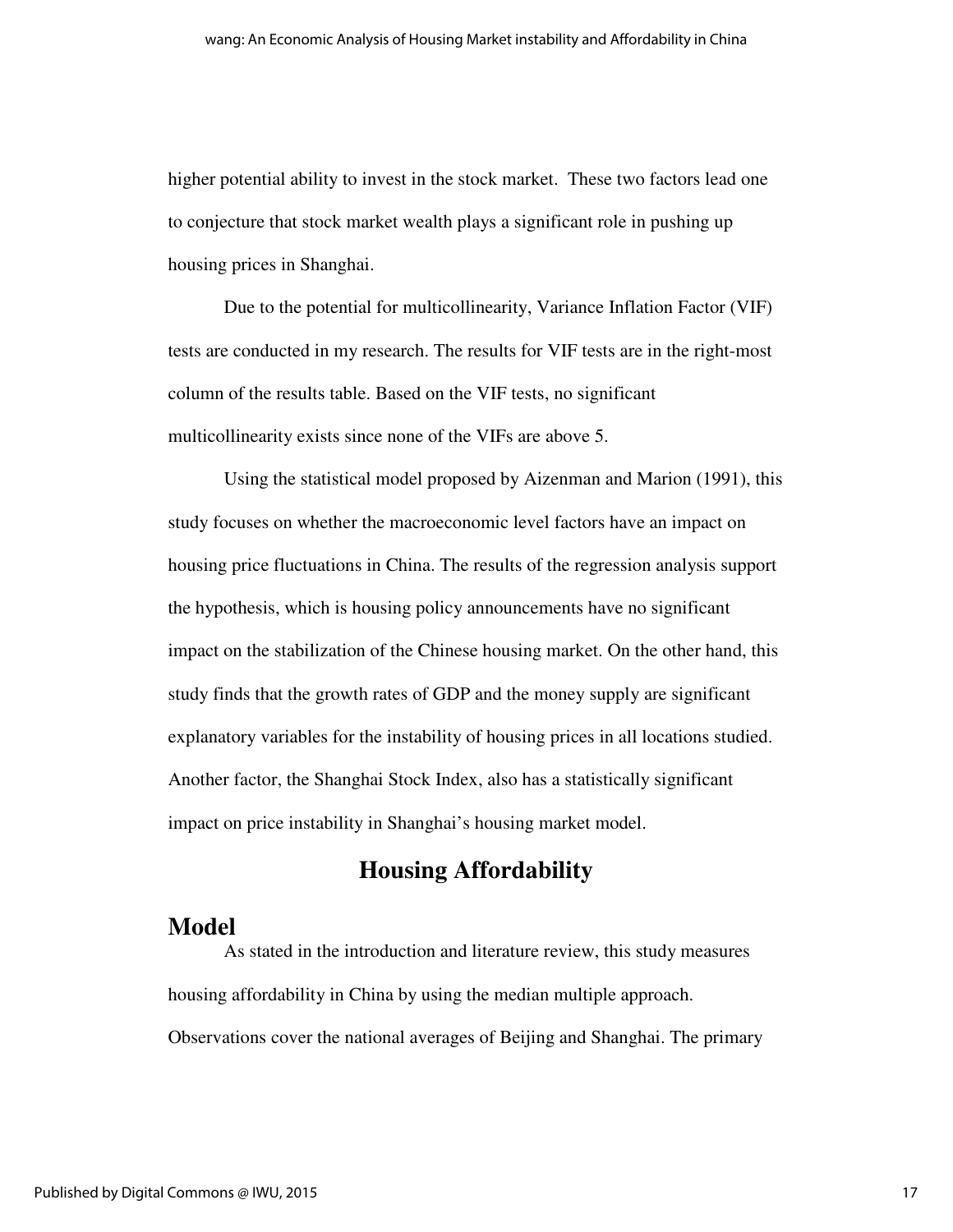reason this study uses the median multiple is due to its popularity among international organization (The United Nations and the World Bank) and its flexibility when data limitations exist (Alain, 2014).

As shown in equation 3, the median multiple is the ratio of average house prices divided by annual median household income. Based on the existing data and previous research, the following assumptions and adjustments for the median multiple are made: (1)  $55m^2$  is the standard size for housing in this study. (2) For most Chinese households, purchasing housing is a family activity instead of individual behavior. This study assumes that each household contains two working family members. (3) Observations include households in urban areas only.

Equation 3:

Median Multiple = 
$$
\frac{Monthly Median House Price per meter * 55 m^2}{Median Annual Personal Income * 2}
$$

Housing affordability ratings are assigned based on the median multiple results, which are as shown in Table 3:

| <b>Table 3: Ratings of Housing Affordability Index</b> |                         |
|--------------------------------------------------------|-------------------------|
| <b>Rating</b>                                          | <b>Median Multiple</b>  |
|                                                        | (Housing affordability) |
|                                                        | index)                  |
| <b>Affordable</b>                                      | $\leq 3.0$              |
| <b>Moderately Unaffordable</b>                         | $3.1 - 4.0$             |
| <b>Seriously Unaffordable</b>                          | $4.1 - 5.0$             |
| <b>Severely Unaffordable</b>                           | $\geq 5.1$              |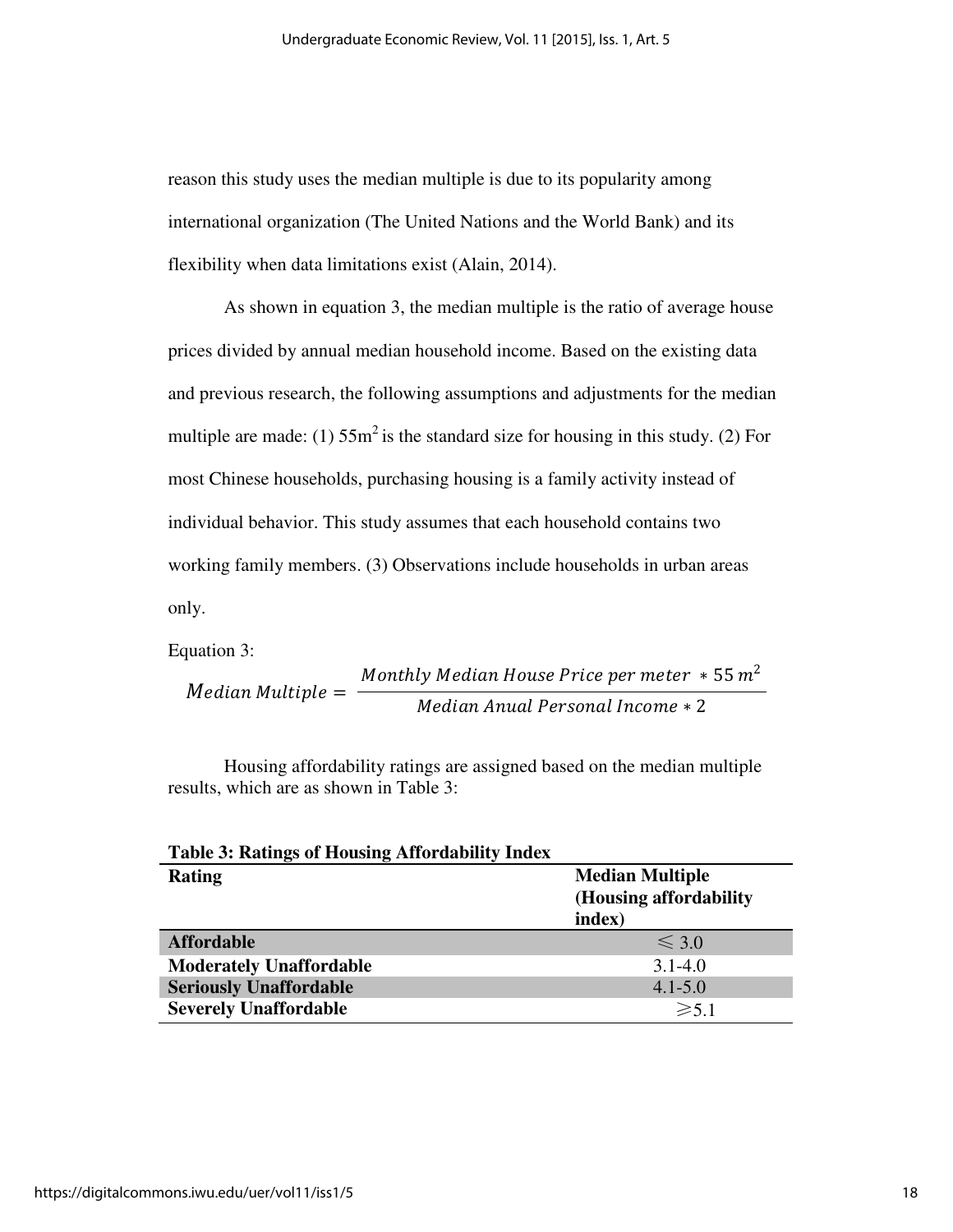**Source:** Radosław, Trojanek. "*Housing Affordability in Poland*", 2013.

#### **Data**

Monthly median house prices per meter and median annual personal income are necessary in order to apply the median multiple approach. Therefore, this research collects monthly median house prices per meter from the China Real Estate Index System (CREIS). Then, it introduces national average annual median resident's income in urban areas from the National Bureau of Statistics. Furthermore, Beijing and Shanghai's annual median resident's income are gathered from Beijing Municipal Statistics Bureau and Shanghai Municipal Bureau of Statistics.

One can question the credibility of this study due to CREIS being an independent research organization. However, CREIS's innovative and timely analyses are quite influential to the Chinese housing industry and are quoted frequently by the Wall Street Journal. Even though all the data resources are likely valuable and trustworthy, this study still faces several consequences associated with the limitations of existing data. For example, the observation time periods for China's average housing affordability index is not available for the entire period of observation. This research is not able to provide the housing national affordability index, after December 2012. Yet, the full time range for this research is from June 2010 to December 2013. The reasons behind not having the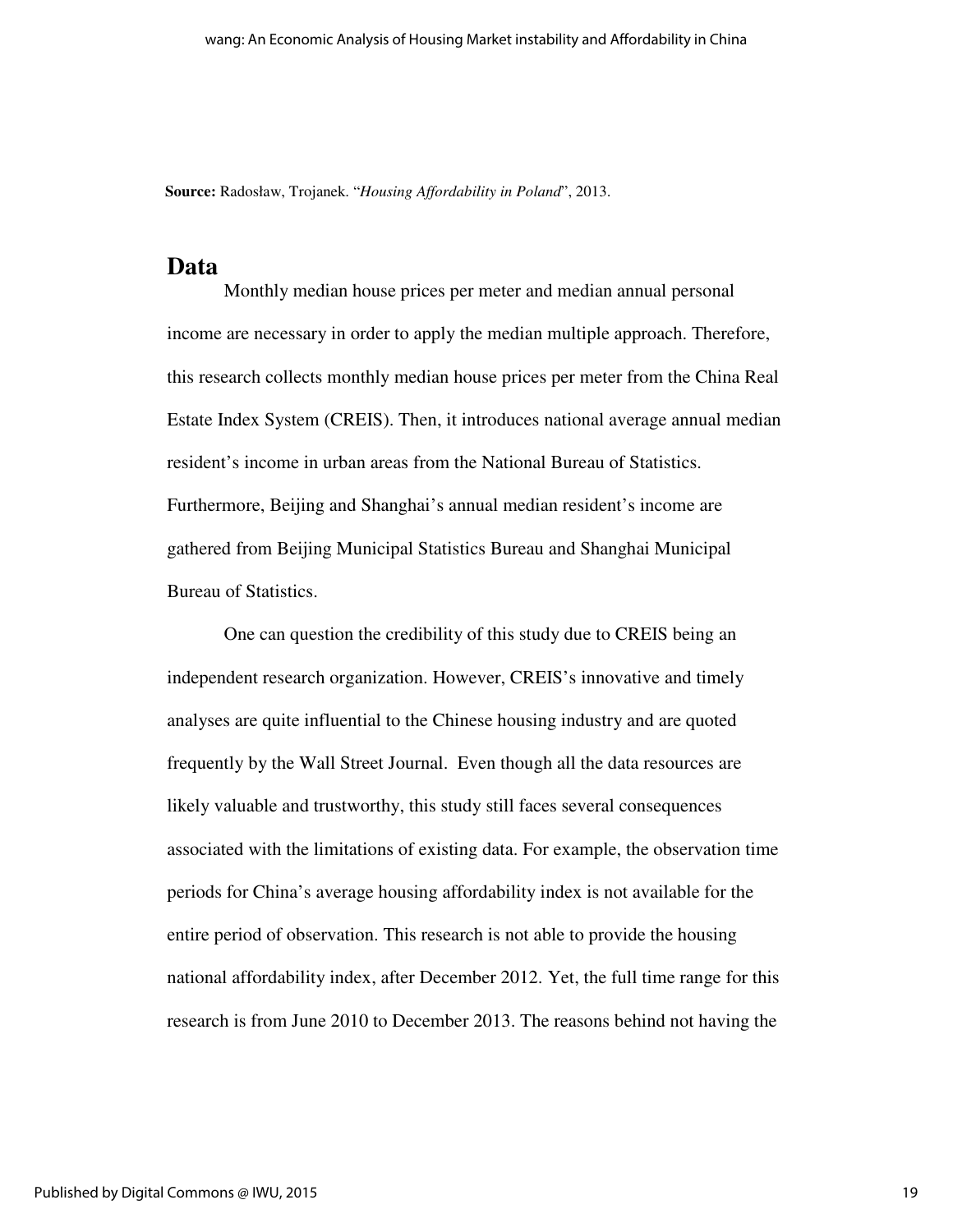data to support that year, is because the central government lacks the essential data on national average annual median resident's income, in urban areas for this period of time.

#### **Results**

Equation (3) shows China's average housing affordability index is 10.45 from June 2010 to December 2012. For Beijing and Shanghai, the housing affordability indices between 2010 and 2013 are 16.18 and 11.79, respectively. In general, according to the housing affordability index ratings, shown in table 3, housing prices in China are considered unaffordable. In addition, Figure 2 displays China's monthly affordability index for three different locations (Chinese national average, Beijing and Shanghai) from 2010 to 2013. Changes in housing affordability for all three locations follow the same pattern and the year 2012 has the lowest affordability indices for all observations. However, using China's average housing affordability index as the standard mark, Shanghai's housing affordability situation is better than that of Beijing. Furthermore, The housing affordability index of Beijing has always been the highest since June 2010. Overall, a small, gradual improvement in the housing affordability indices is observed, which likely is due to increases in median household income.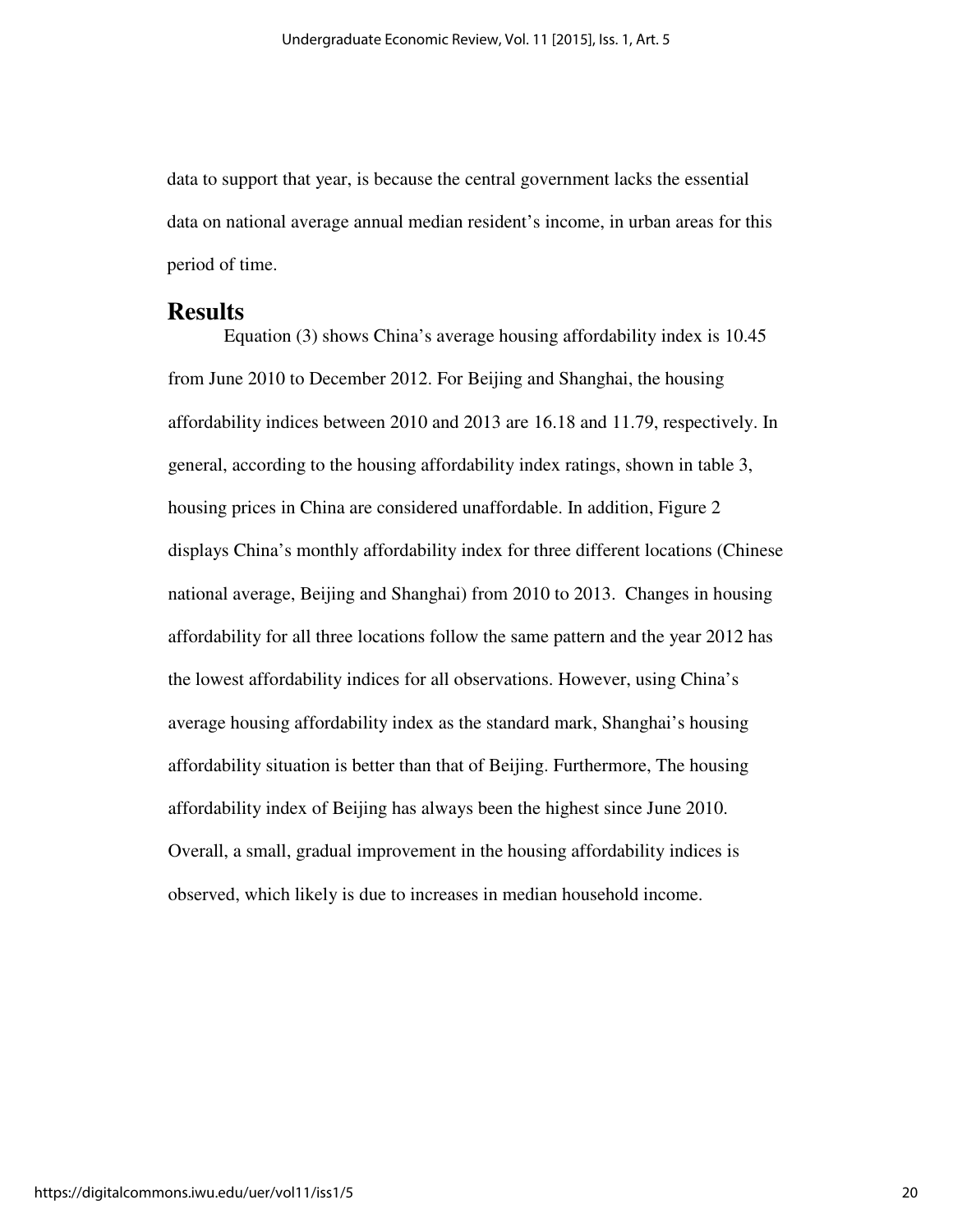

**Figure 2.** Housing Affordability Index in China, 2010-2013.

 In order to gain a better picture about housing affordability in China, further comparisons are introduced in this study. As shown in table 4, this study compares other countries and cities' housing affordability indices in 2013 from Alain's research (2013) after calculating the average affordability index for Beijing, Shanghai and China.

| <b>Nation</b>        | Affordability | <b>Cities</b>   | Affordability |
|----------------------|---------------|-----------------|---------------|
|                      | Index         |                 | Index         |
| Australia            | 6.3           | <b>Beijing</b>  | 16.18         |
| <b>China</b>         | 10.45         | Hong Kong       | 14.9          |
| Canada               | 4.5           | Los Angeles     | 7.9           |
| Ireland              | 3.7           | London          | 7.3           |
| Japan                | 4.0           | San Francisco   | 9.2           |
| New Zealand          | 8.0           | <b>Shanghai</b> | 11.796        |
| Singapore            | 5.1           | Sydney          | 9.0           |
| United Kingdom       | 4.7           | Tokyo-          | 4.4           |
|                      |               | Yokohama        |               |
| <b>United States</b> | 3.5           | Vancouver       | 10.3          |

**Table 4: Housing Affordability Index, 2013**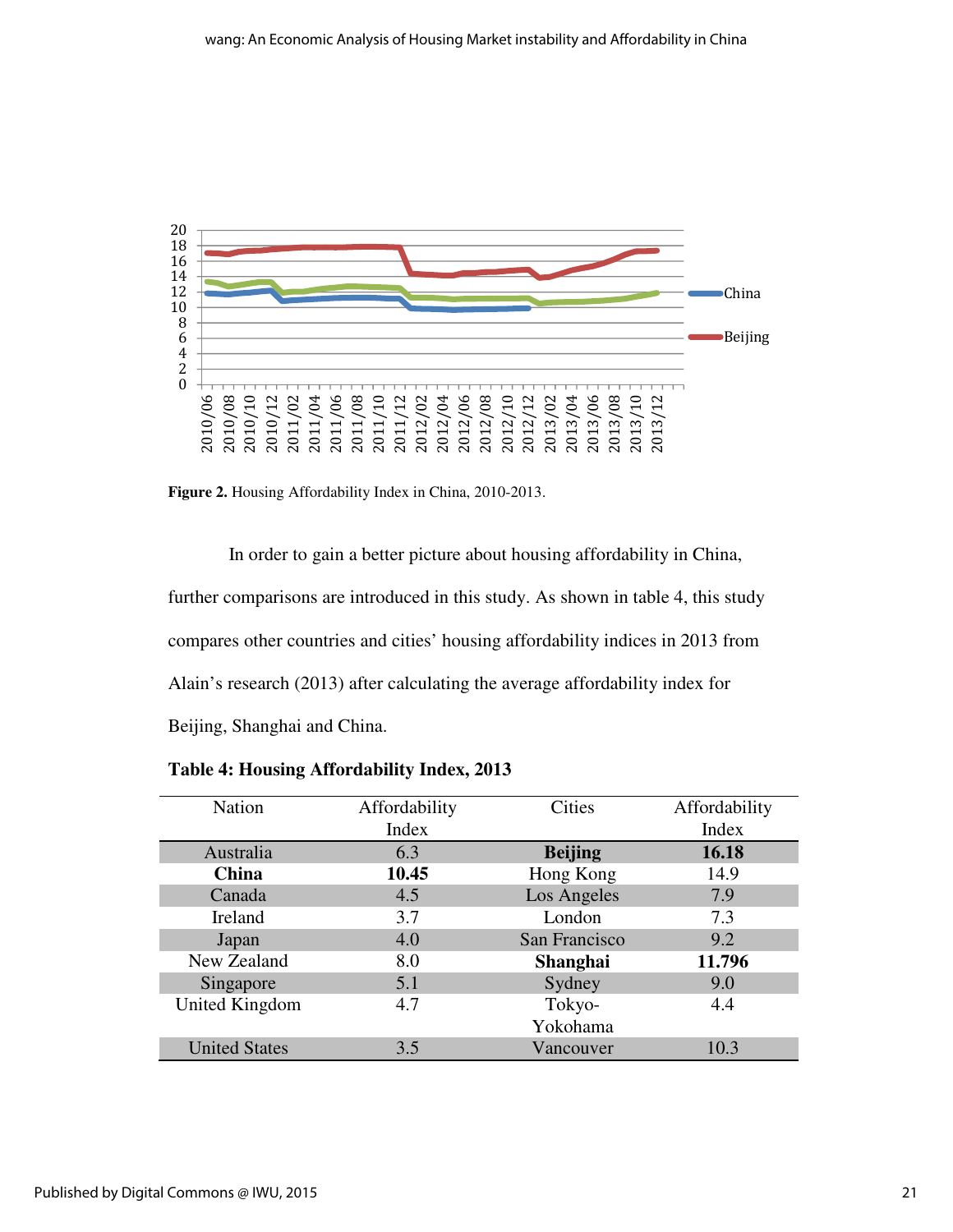**Source:** Alain Bertaud, "1*0th Annual Demographia International Housing Affordability Survey*", 2014 & Author's own work According to Table 4, compared with Australia, Canada, Ireland, Japan, New Zealand, Singapore, the United Kingdom and the United States, China has the least affordable housing market. In addition, China's cities, Beijing and Shanghai, also have relatively high affordability indices. This comparison suggests Chinese people face a housing market with lower affordability than people from countries with higher annual incomes.

### **Research Limitations**

 The research limitations section covers the models, the housing instability and the housing affordability. The following section has suggestions and opinions that provide potential opportunities for ongoing research.

#### *Housing instability*

First, the housing instability model applied in this research examines whether Chinese housing policies have an observable impact on housing price instability during the same time period policies are announced. However, the model is not designed to identify long-term, cumulative effects of the housing policies. Second, speculation activities in the Chinese housing market are not covered by this study due to lack of accessible data and difficulty in quantification. However, Zhang, Hua and Zhao (2012) and Hui and Yue (2006) both indicate speculation is responsible for Chinese housing price instability. Third, this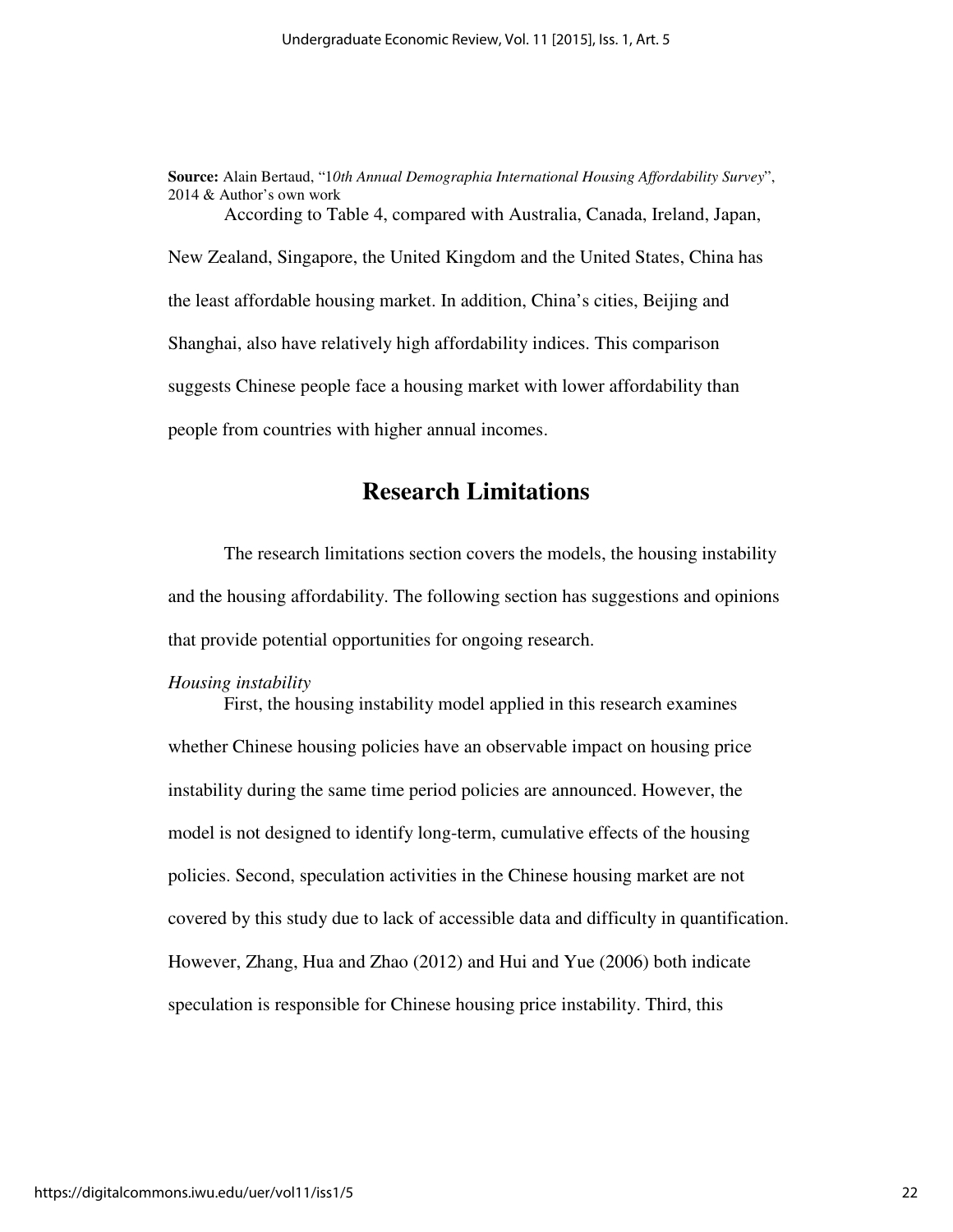research does not differentiate the Chinese central government's housing policies by type, scale, or any specific implementation (Le and Yu, 2010).

#### *Housing Affordability*

Compared with previous studies, this research contains a relatively small sample size and a short observation time period; however, as shown in figure 2, the housing affordability indices for China, Beijing, and Shanghai decline between the end of the fourth quarter (December) and the beginning of the first quarter (January) in nearly ever year. Therefore, the affordability index may need to be seasonally adjusted in future studies.

 Furthermore, the median multiple does not include any other factors that may influence housing affordability. As Liu (2014) mentions in his research, by contrast with people from the United States and other developed countries, Chinese households have relatively high savings rates. Therefore, even though Chinese households have lower annual incomes, they may have a better financial or savings plan to support housing purchases. Another factor not captured by the median multiple is cultural. Often when Chinese families purchase a house, there is significant financial support from family elders. Thus, the savings rate and culture impacts are possible factors to consider in future analyses.

# **Conclusion**

 The regression results show that growth in GDP and the money supply have a statistically significant (at the 5% level) impact on the Chinese housing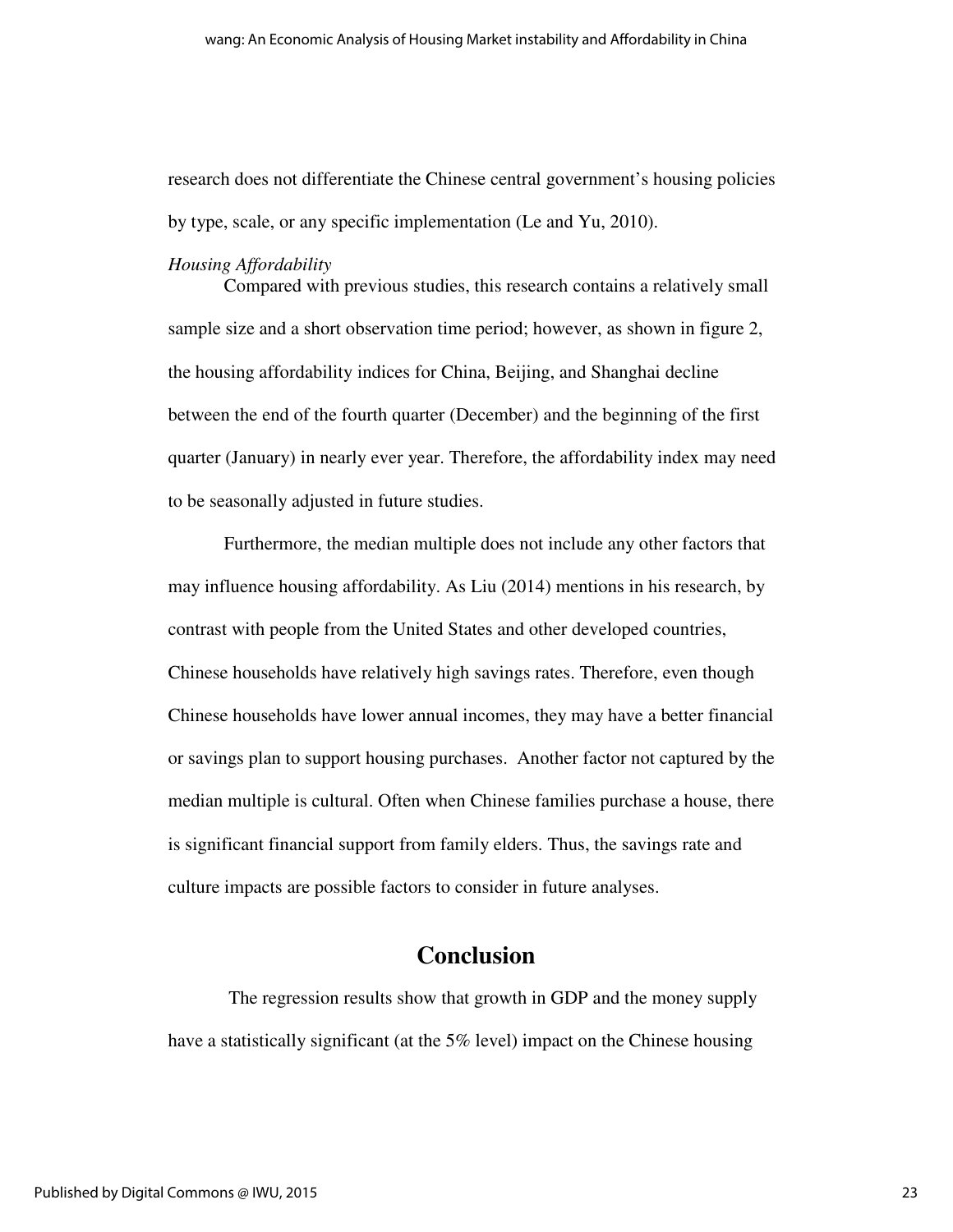market. The evidence suggests Chinese housing instability and rapidly increasing house prices are possibly due to the combination of effects from these two macroeconomic variables. A possible explanation for this abnormal housing market movement is an increase in the money supply, which shifts the LM curve to the right, lowering interest rates and raising equilibrium national income (Robert 2009). Investors are also joining the housing market due to low interest rates. At the same time, the high GDP growth rate also increases consumer confidence as well as household incomes (Egert and Mihaljek, 2007). Therefore, Chinese residents are more likely to purchase houses when household incomes are rising and consumer confidence is high. Large cash flows and increased housing demand both have the potential to decrease housing stability and increase prices.

 On the other hand, there are other factors more difficult to assess. The actual affordability of housing is potentially better than the housing affordability index shows when considering factors such as high saving rates and financial support from older generations. There is one other concern. According the National Bureau of Statistics of China, average annual income for a Chinese family is about \$2,100 in 2013. However, the average annual income in Shanghai is about \$4,700, while the average in Gansu Province is under \$2,000. In addition, average family incomes in urban areas are about \$2,600, compared to \$1,600 in rural areas (National Bureau of Statistics of China, 2014). The large income gap in China makes housing more affordable for high-income families, while for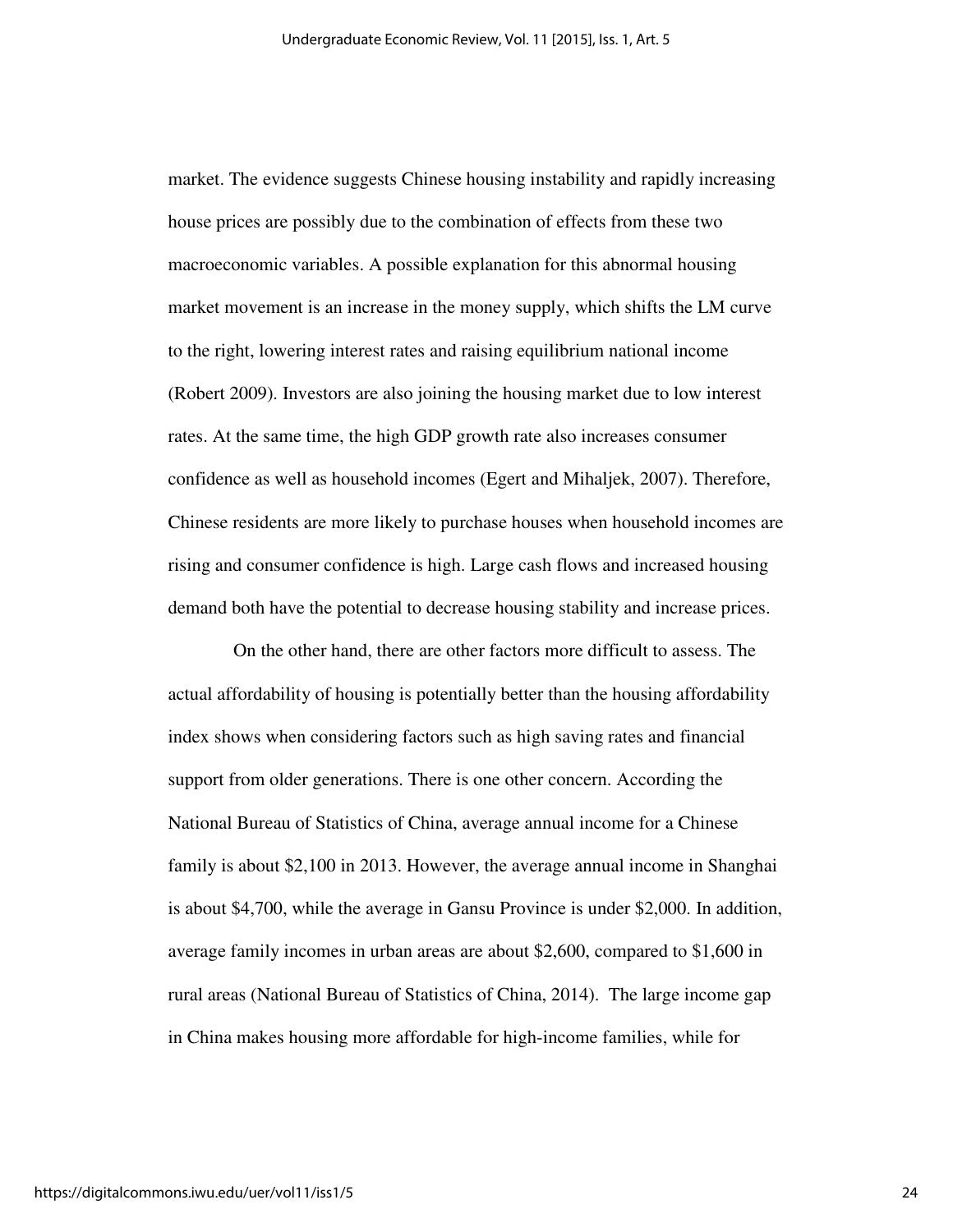middle or low-income households in China, the price is reaching their financial limit. Further research that adopts factors such as the GINI index could provide more concise conclusions and recommendations in relation to housing affordability in China.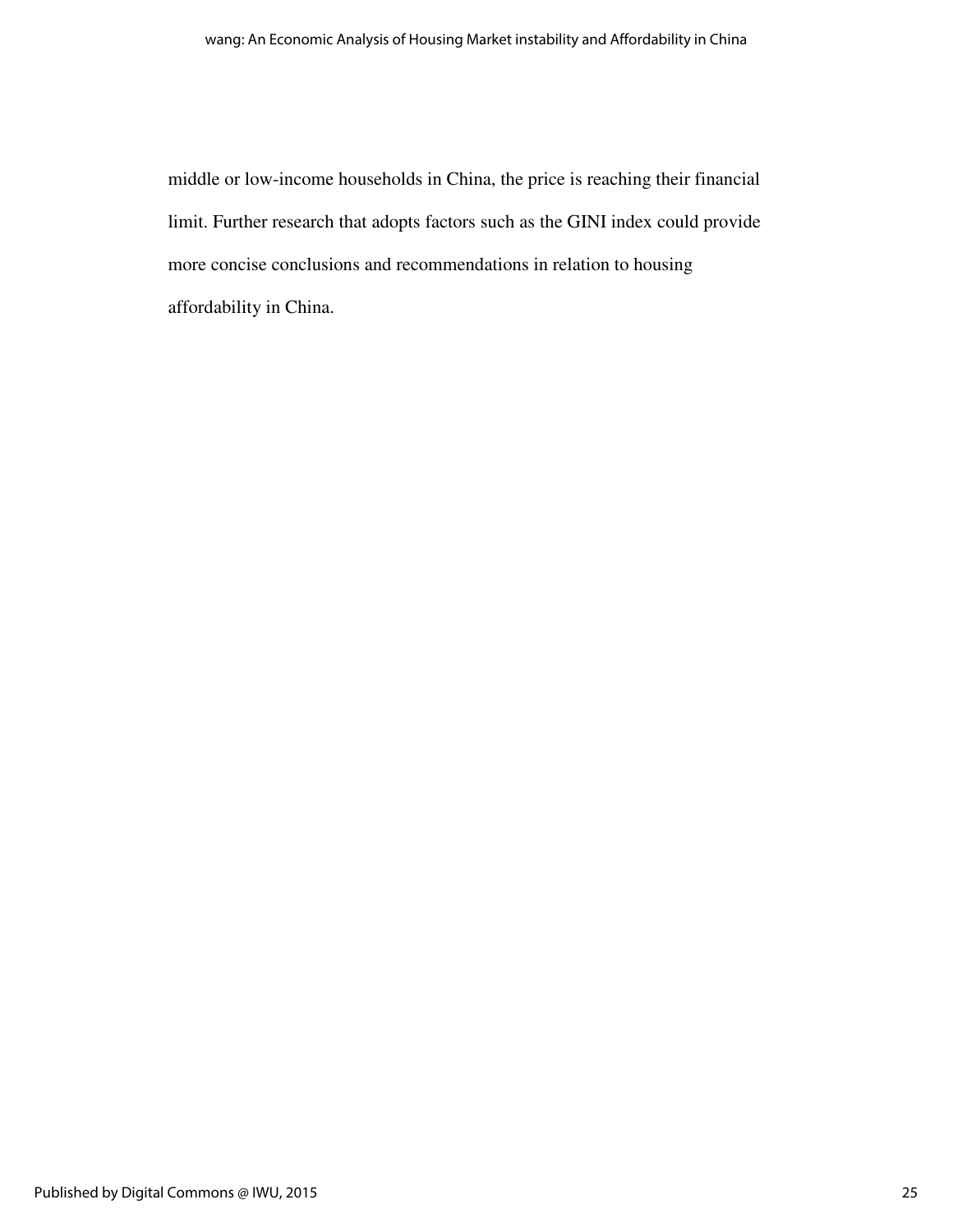# **Reference**

- Aizenman, Joshua and Nancy P. Marion "Policy Uncertainty, Persistence and Growth\*." Review of International Economics,Volume 1, Issue 2, Pages 145–163, June 1993, n.d. Web. 27 Jan. 2014.
- Alain Bertaud,, Urbanist. 10th Annual Demographia International Housing Affordability Survey. Rep. N.p.: Performance Urban Planning, 2013. Web. 29 Apr. 2014.
- Ali, Abdiweli M.1, and Hodan Said Isse. "Political Freedom And The Stability Of Economic Policy." CATO Journal 24.3 (2004): 251-260. Business Abstracts with Full Text (H.W. Wilson). Web. 27 Jan. 2014.
- Barth, James R. and Lea, Michael and Li, Tong, China's Housing Market: Is a Bubble About to Burst? (December 18, 2012). Available at SSRN: http://ssrn.com/abstract=2191087 or http://dx.doi.org/10.2139/ssrn.2191087
- "China Index Academy." China Index Academy. N.p., Mar. 2014. Web. 24 June 2014.
- China. National Bureau of Statistics of China. National Average Annual Median Resident's Income in Urban Areas. N.p.: n.p., n.d. Web. 20 Oct.2014 <http://www.stats.gov.cn/english/>.
- China. Shanghai Municipal Statistics Bureau. Annual Median Resident's Income N Urban Areas. N.p.: n.p., n.d. Web. 29 Apr. 2014. <http://www.statssh.gov.cn/frontinfo/staticPageView.xhtml?para=ldcy>.
- China. Beijing Municipal Statistics Bureau. Annual Median Resident's Income N Urban Areas. N.p.: n.p., n.d. Web. 29 Apr. 2014. <http://www.statssh.gov.cn/frontinfo/staticPageView.xhtml?para=ldcy>.
- China. The Shanghai Stock Exchange. Shanghai Stock Price Index. Shanghai: n.p., 2014. Web. 29 Apr. 2014. <http://english.sse.com.cn/information/indices/indexnews/>.
- Egert B. and Mihaljek D. (2007), Determinants of house prices in Central and Eastern Europe, BIS Working Paper  $N^{\circ}$  236, Bank of International Settlements, Basle, September 2007.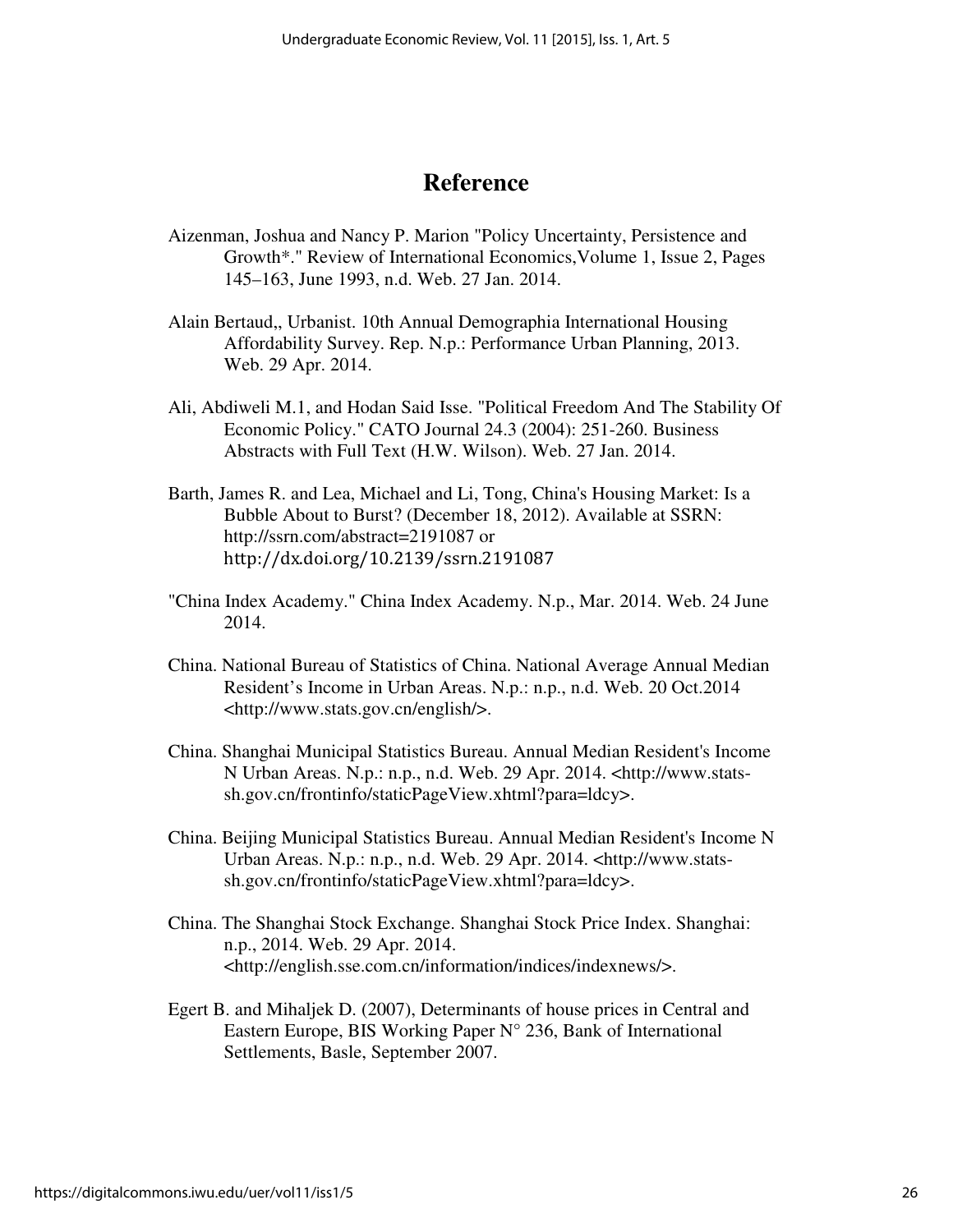- Gordon, Robert J. Macroeconomics. Boston, MA: Pearson/Addison-Wesley, 2008. Print.
- Hancock,K. (1993), Can pay-won't pay- or economic principles of affordability, Urban Studies, 30(1), pp.127-145
- Hui, Eddie, and Shen Yue. "Housing Price Bubbles In Hong Kong, Beijing And Shanghai: A Comparative Study." Journal Of Real Estate Finance & Economics 33.4 (2006): 299-327. Business Source Premier. Web. 27 Jan. 2014.
- James, Barth R., Li Tong, and Lea Michael. China's Housing Market: Is a Bubble About to Burst? [China's Housing Market: Is a Bubble About to Burst?] China's Housing Market: Is a Bubble About to Burst? Rep. N.p.: MILKEN INSTITUTE, 2012. Http://www.milkeninstitute.org/publications/publications.taf?function=det ail&ID=38801369&cat=resrep. Web. 27 Apr. 2014.
- Kosareva, N. "Assessing Housing Affordability in Russia." Problems of Economic Transition : A Journal of Translations From Russian. 2008.
- Lastrapes, W.D. The Real Price of Housing and Money Supply Shocks: Time Series Evidence and Theoretical Simulations. Journal of Housing Economics, 2002, 11:1, 40-74
- Radosław, Trojanek. "HOUSING AFFORDABILITY IN POLAND."INTERNATIONAL JOURNAL of ACADEMIC RESEARCH 4th ser. 5 (2013): n. pag. Web. 23 Feb. 2014.
- Wilcoxen, Peter J. "Intertemporal Optimization in General Equilibrium." Impact Preliminary Working Paper IP-45 (1989): n. pag. Print.
- Wu, Jing, Joseph Gyourko, and Yongheng Deng. "Evaluating Conditions In Major Chinese Housing Markets." Regional Science & Urban Economics 42.3 (2012): 531-543. Business Source Premier. Web. 27 Jan. 2014.
- Xiaorong, Zhou, and Sherwood Clements. "The Inflation Hedging Ability Of Real Estate In China." Journal Of Real Estate Portfolio Management 16.3 (2010): 267-277. Business Source Premier. Web. 27 Jan. 2014.